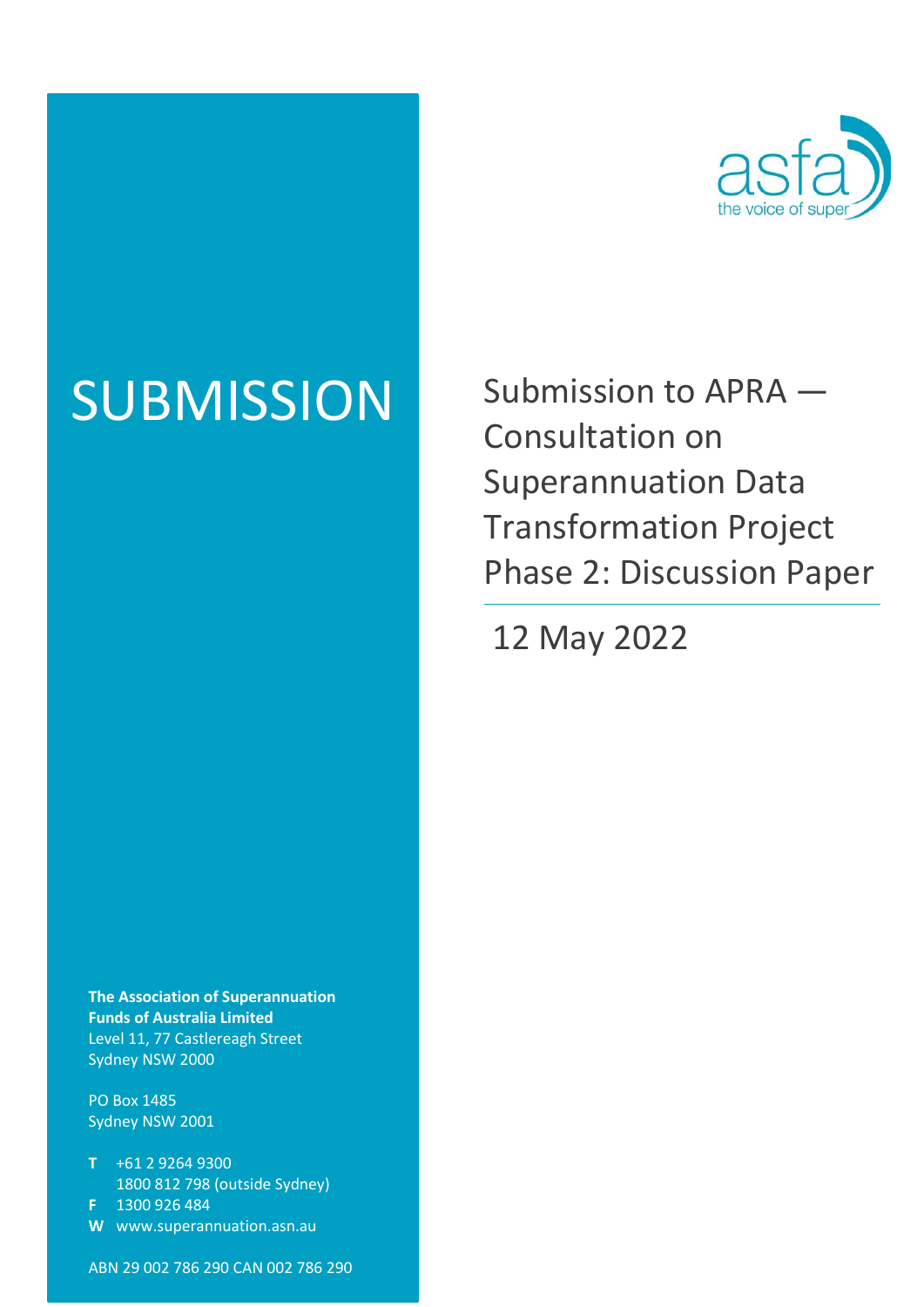File: 2022/05

General Manager Data Analytics and Insights Risk and Data Analytics Division Australian Prudential Regulation Authority GPO Box 9836 SYDNEY NSW 2001

Via email: [superdatatransformation@apra.gov.au](mailto:superdatatransformation@apra.gov.au)

12 May 2022

Dear Sir/Madam,

# **Discussion Paper: Superannuation Data Transformation Phase 2**

The Association of Superannuation Funds of Australia (ASFA) is pleased to provide this submission in response to your consultation on the *Discussion Paper: Superannuation Data Transformation Phase 2* (Discussion Paper), released on 4 April 2022.

## **ABOUT ASFA**

ASFA is a nonprofit, non-partisan national organisation whose mission is to continuously improve the superannuation system, so all Australians can enjoy a comfortable and dignified retirement. We focus on the issues that affect the entire Australian superannuation system and its \$3.4 trillion in retirement savings. Our membership is across all parts of the industry, including corporate, public sector, industry and retail superannuation funds, and associated service providers, representing over 90 per cent of the 17 million Australians with superannuation.

#### **GENERAL COMMENTS**

ASFA supports the collection by APRA of data with respect to the prudential supervision of superannuation industry, to aid the transparency of, and visibility over, the sector and to enhance the consistency and comparability of available data.

# **1. APRA's stakeholder engagement in Phase 1of the Superannuation Data Transformation**

We appreciate APRA's engagement with the industry during the transformation project, including the opportunity for the industry to participate in the APRA industry roundtables on the Discussion Paper on 2 and 3 May 2022. The industry also welcomed APRA's willingness to publish Frequently Asked Questions (FAQs) on the Superannuation Data Transformation (SDT) Phase 1 reporting standards.

# **2. Feedback from member organisations on Discussion Paper**

ASFA has received feedback from member organisations with respect to the Discussion Paper. Given that the Discussion Paper was released on 4 April, which was followed by school holidays, Easter, the Anzac Day long weekend and the ASFA conference, many of the subject matter experts in member organisations have had little time to consider the implications of what is being proposed and, as a result, the feedback received from members reflects only a preliminary consideration of the Discussion Paper.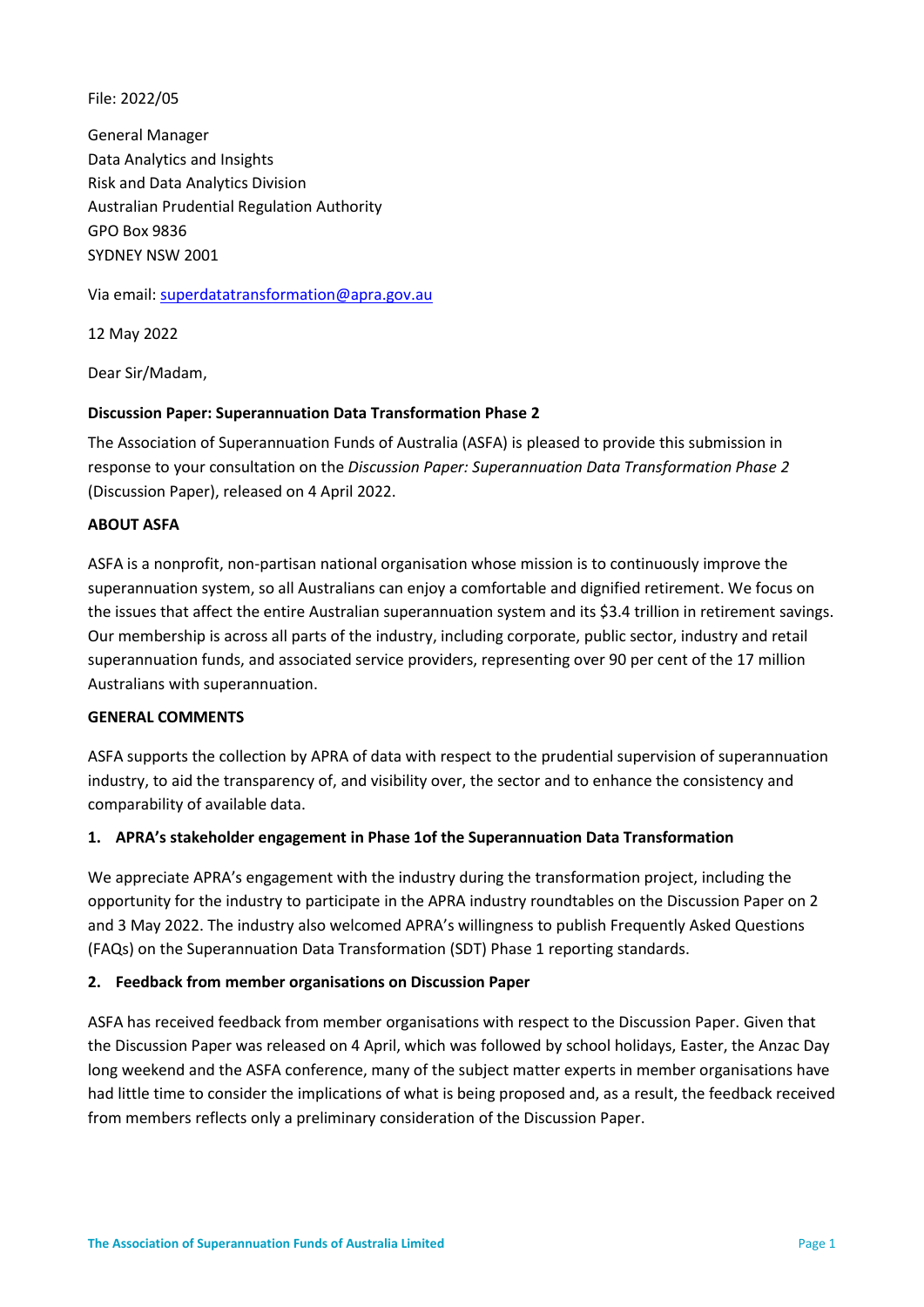# **3. Desired outcome should be collection of accurate, consistent, meaningful data**

It is imperative that the data collected is meaningful, consistent and accurate – that it is 'fit for purpose'– to ensure APRA is aware of any potential issues with respect to specific data items and that the data is not misinterpreted in any way, so that any analysis produced is accurate.

# **4. Importance of scheduling appropriate timelines for both consultation and implementation**

In order to effectively manage the risks associated with such a complex project it is essential that APRA allow sufficient time for consultation, including identification of the purpose(s) for which the data will be used, followed by the finalisation and implementation of the reporting standards. In particular, funds have stressed the importance of performing a Phase 1 Post Implementation Review and of allowing sufficient time for funds to properly bed down the processes created specifically to comply with Phase 1 obligations.

Funds have indicated that one possible approach, which would have the effect of significantly minimising risk and costs, may be to consider adopting the following methodology to the scheduling of Phase 2:

- Post Implementation Review of Phase 1
- Feedback to industry on Phase 1
- Remove the duplication across old and new forms
- Transfer all old forms from D2A to APRA Connect
- Consultation on Phase 2 forms
- Implementation of Phase 2 forms.

# **5. Costs**

With the proposed scope and timelines of Phase 2, it is estimated the costs to the industry of this project will run into some hundreds of millions of dollars, ultimately borne by members. Given this, it is critical that APRA take this into consideration when scheduling Phase 2, in order to keep cost and risk to a minimum.

# **6. Common standards and information sharing**

We have significant concerns about the inefficiency of reporting data to different agencies in different formats, including where data being reported is available from another source and duplicate data is required to be reported. APRA should, in conjunction with other government agencies, work to develop common data standards, taxonomies and definitions, which would serve to reduce costs for agencies and the industry alike.

Further to this, Treasury should explore the possibility of data reporting being centralised into one or two agencies. APRA could become the collator of (other than personal) data and provide access to other agencies, while personal data would continue to be reported to the ATO but be made accessible, on a deidentified basis, to the other agencies.

\*\*\*\*\*

If you have any queries or comments in relation to the content of our submission, please contact me on (03) 9225 4021 or by email to [fgalbraith@superannuation.asn.au.](mailto:fgalbraith@superannuation.asn.au)

Yours sincerely

Fiona Galbraith Director, Policy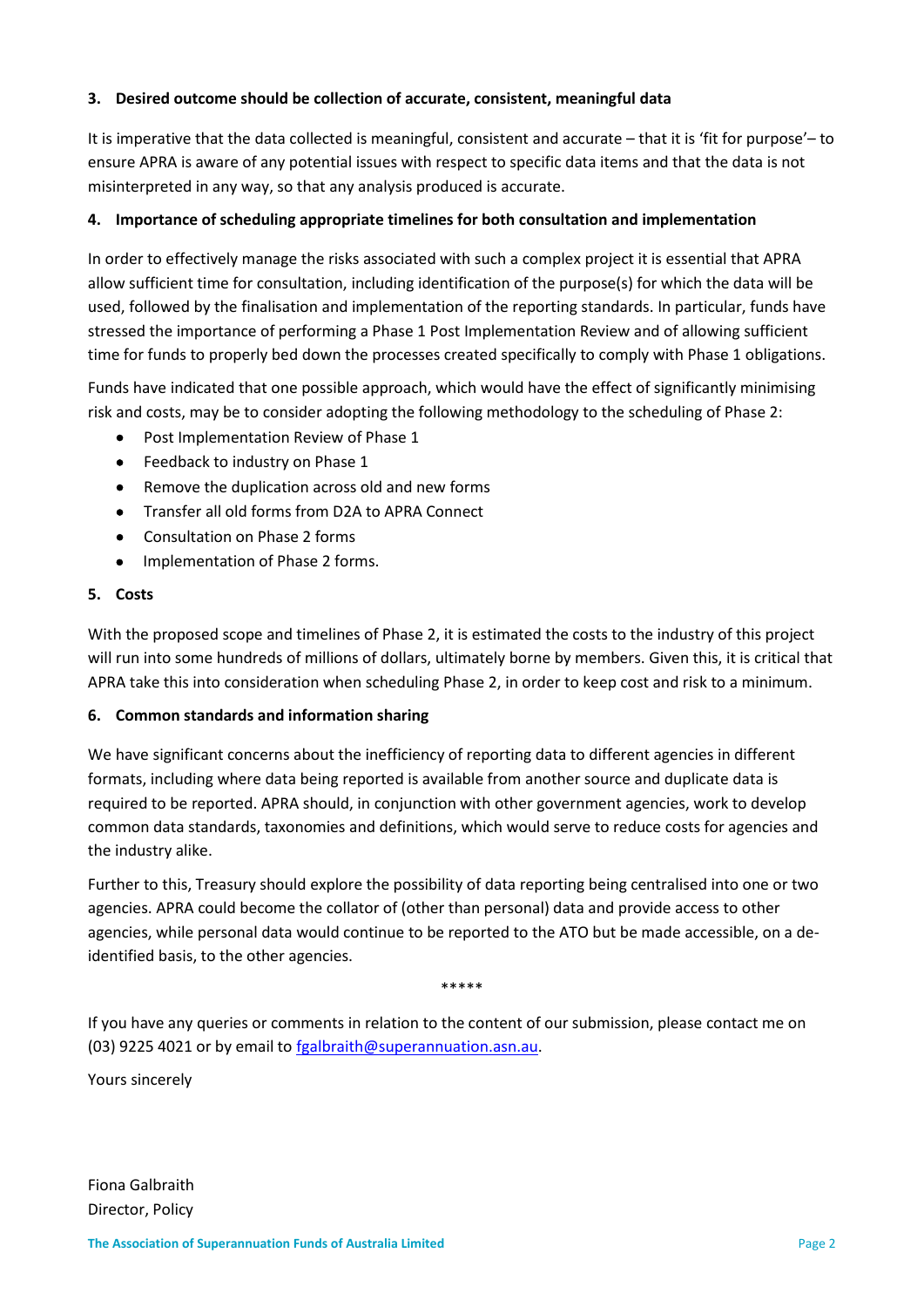# Table of Contents

| 1.            | Comments on specific consultation question on which APRA is seeking feedback                                 | 4  |
|---------------|--------------------------------------------------------------------------------------------------------------|----|
| 2.            | Concerns about some Phase 1 investment data                                                                  | 9  |
| 2.1           | Issues with sourcing some third-party investment data on time and in the right format                        | 9  |
| $2.2^{\circ}$ | Third party investment data and renegotiation of agreements                                                  | 9  |
|               | 2.3 SRS 550.0 and asset categorisation                                                                       | 9  |
|               | 2.4 Lack of files / test data                                                                                | 9  |
|               | 2.5 Comparison and ranking of non-TDP investment data                                                        | 9  |
| 2.6           | Time for quarterly reporting of third-party investment data                                                  | 10 |
| 2.7           | Responses to data queries                                                                                    | 10 |
| 3.            | Importance of appropriate process for Phase 2                                                                | 10 |
| 4.            | Approach to scheduling Phase 2                                                                               | 10 |
| 5.            | Costs and risks of project                                                                                   | 11 |
| 6.            | Scheduling of consultations                                                                                  | 11 |
| 7.            | Timeline for consultations                                                                                   | 11 |
| 7.1           | Development of reporting standards is iterative and incremental in nature                                    | 12 |
| 8.            | Implementation                                                                                               | 12 |
|               | 8.1 Scheduling appropriate timelines                                                                         | 12 |
|               | 8.2 Need to provide sufficient time for providers to be able to automate solutions                           | 12 |
| 9.            | Avoiding duplication of data reporting                                                                       | 14 |
|               | 10. Need for timely communication and disclosure of information and guidance materials                       | 14 |
|               | ANNEXURE A - Releases of FAQs on Phase 1 over the last 12 months                                             | 15 |
|               | ANNEXURE B – Data reported to other agencies/available from $3^{rd}$ parties and potential centralisation 16 |    |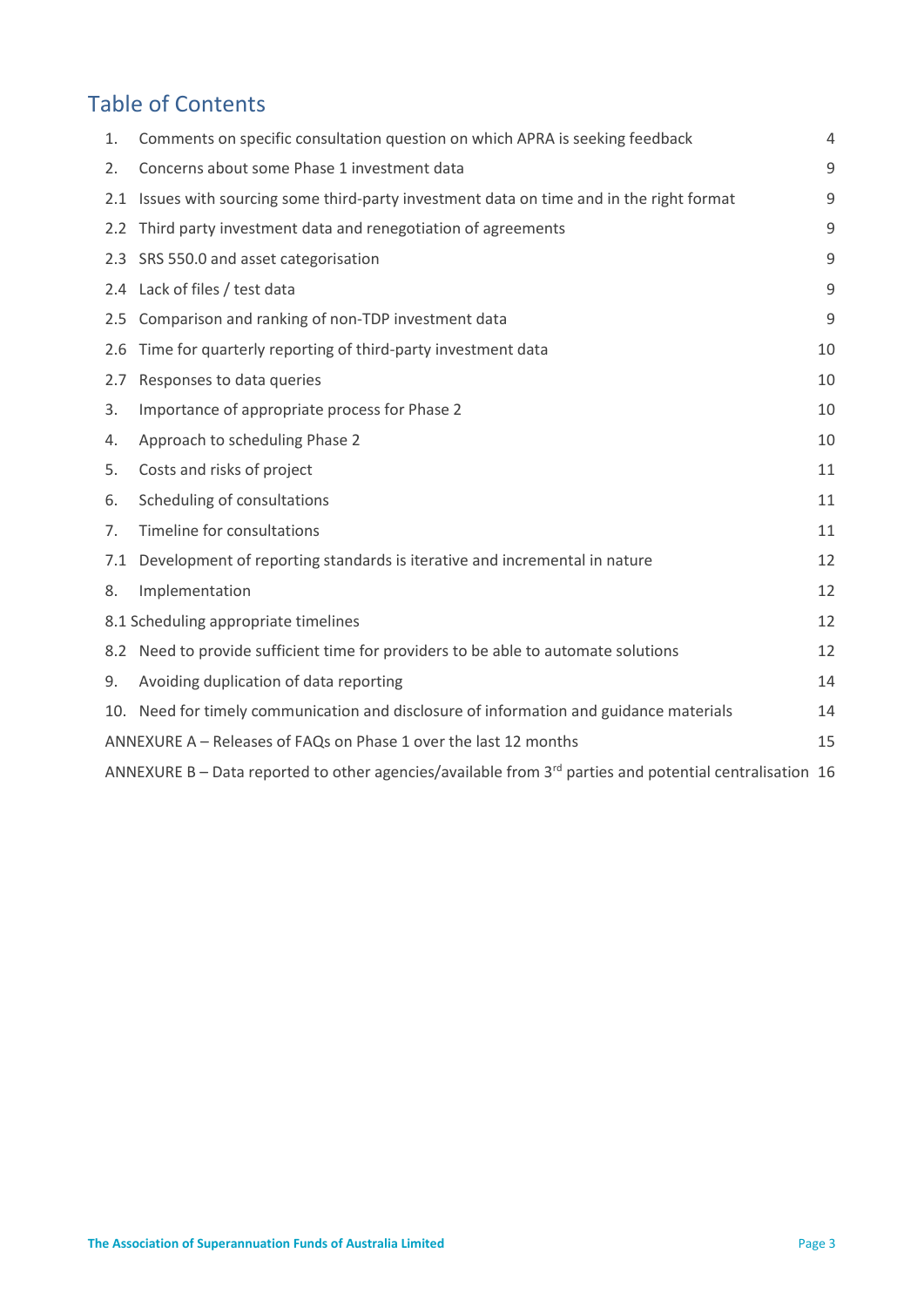# <span id="page-4-0"></span>**1. Comments on specific consultation question on which APRA is seeking feedback**

To assist consideration of the proposed scope and approach for Phase 2, the Discussion Paper provided a list of consultation questions on specific areas on which APRA is seeking feedback.

A summary of responses from our members is provided in the table below, with more detail with respect to some of the comments following afterwards.

| #            | <b>Topic</b> | Question                                                          | <b>Comments</b>                                                                                                                                                                                                                                                                                                              |                                                                                                                                                                                                                                                              |                                                                                                                                                                                                                                                                                                                                                |
|--------------|--------------|-------------------------------------------------------------------|------------------------------------------------------------------------------------------------------------------------------------------------------------------------------------------------------------------------------------------------------------------------------------------------------------------------------|--------------------------------------------------------------------------------------------------------------------------------------------------------------------------------------------------------------------------------------------------------------|------------------------------------------------------------------------------------------------------------------------------------------------------------------------------------------------------------------------------------------------------------------------------------------------------------------------------------------------|
| $\mathbf{1}$ | Scope        | Do you have any<br>feedback on the<br>proposed Phase 2<br>topics? | Funds welcome APRA's proposals to review all super reporting<br>$\bullet$<br>standards including considering the discontinuation of redundant<br>data collections<br>Data collection for some topics, due to the nature of the data, is<br>$\bullet$<br>likely to be manual e.g. Board Governance, Other Non-financial Risks |                                                                                                                                                                                                                                                              |                                                                                                                                                                                                                                                                                                                                                |
|              |              |                                                                   |                                                                                                                                                                                                                                                                                                                              | Proposed topics in scope for Phase 2                                                                                                                                                                                                                         | <b>Comments</b>                                                                                                                                                                                                                                                                                                                                |
|              |              |                                                                   | <b>RSE</b> licensee<br>operations<br>and profile<br>including:                                                                                                                                                                                                                                                               | a) RSE licensee and<br>RSE profile<br>b) Service providers<br>c) RSE fees collected<br>d) RSE indirect<br>investment costs<br>with service<br>providers<br>e) Complex product<br>features (including<br>lifecycle features)<br>f) RSE wind up<br>information | No comment                                                                                                                                                                                                                                                                                                                                     |
|              |              |                                                                   | Financial data<br>including:                                                                                                                                                                                                                                                                                                 | a) Financial<br>statements<br>b) Use of reserves<br>c) Financial resilience                                                                                                                                                                                  | Assumption: Any new forms in<br>relation to Financial Statement<br>data will be aligned to<br>AASB 1056 i.e. separate<br>Income, Member Benefit &<br><b>Reserve Statements</b>                                                                                                                                                                 |
|              |              |                                                                   | Non-financial<br>risk including:                                                                                                                                                                                                                                                                                             | d) Board governance<br>e) Other non-<br>financial risks                                                                                                                                                                                                      | Need to<br>define 'non-financial risks'<br>consider the timing and<br>$\bullet$<br>ability of trustees to gather<br>and collate this type of<br>data that may not be<br>readily accessible                                                                                                                                                     |
|              |              |                                                                   | Investments<br>including:                                                                                                                                                                                                                                                                                                    | a) Investments<br>including reporting<br>collected on behalf of<br>the Australian<br><b>Bureau of Statistics</b>                                                                                                                                             | APRA and the ABS to use the<br>same data set/form output to<br>remove duplication of<br>processes                                                                                                                                                                                                                                              |
|              |              |                                                                   | Insurance<br>including:                                                                                                                                                                                                                                                                                                      | a) Self-insurance                                                                                                                                                                                                                                            | No comment                                                                                                                                                                                                                                                                                                                                     |
|              |              |                                                                   | Membership<br>including:                                                                                                                                                                                                                                                                                                     | a) Member<br>demographics and<br>member flows<br>b) Conditions of<br>release                                                                                                                                                                                 | Pension phase to be excluded<br>from condition of release<br>classifications. Funds monitor<br>/verify conditions of release in<br>Accumulation phase, however,<br>once member funds have been<br>rolled over into a Pension<br>product the conditions of<br>release are no longer tracked,<br>as they are not applicable to<br>Pension phase. |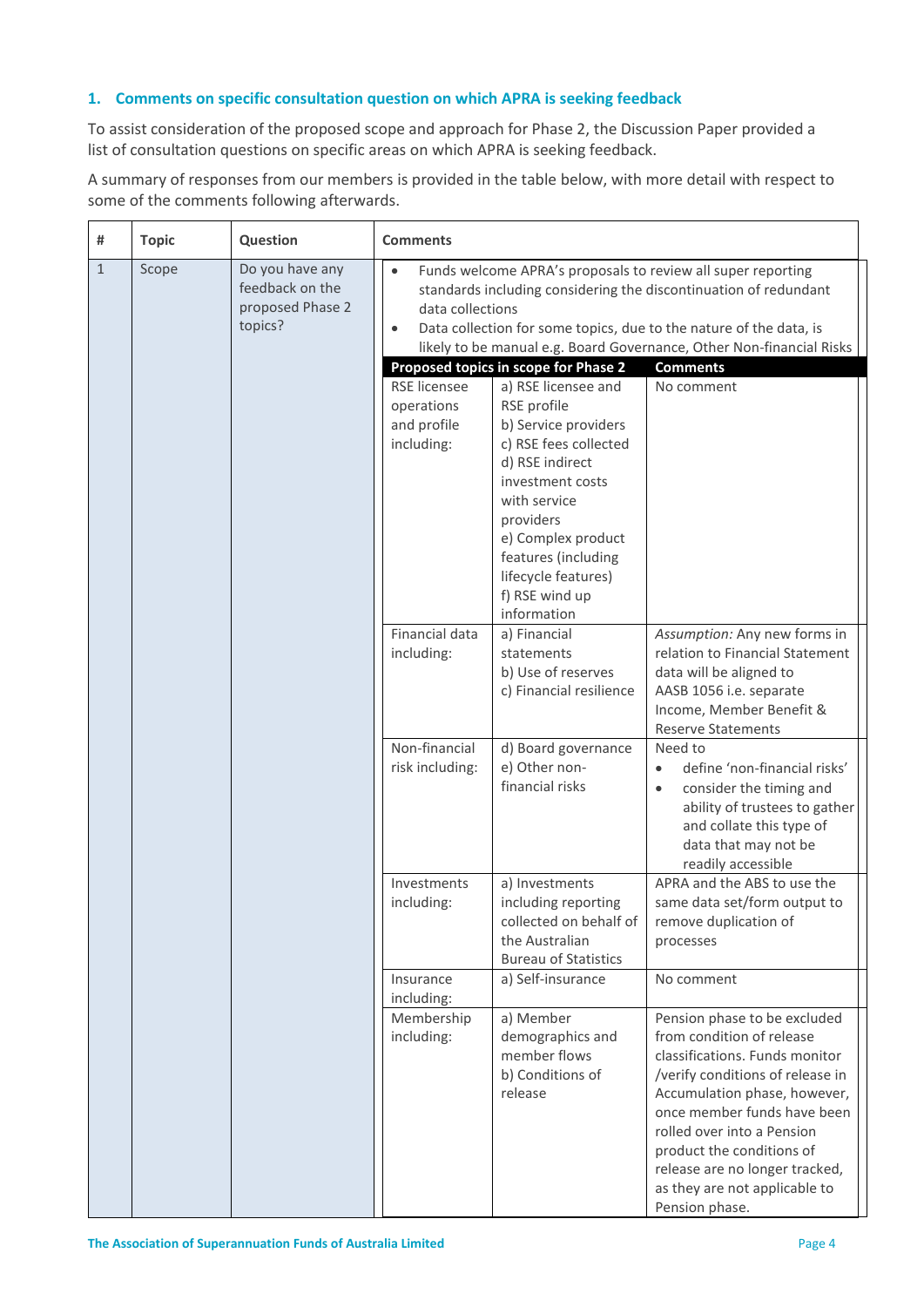|                |                                 |                                                                                                                                                                                                 |                                                                                                             | Proposed topics in scope for Phase 2                                                                                                                                                                                                                              | <b>Comments</b>                                                                                                                                                                                                                                                                                                                                                                                                                                                                                                                                                                                                                                                                                                                                    |
|----------------|---------------------------------|-------------------------------------------------------------------------------------------------------------------------------------------------------------------------------------------------|-------------------------------------------------------------------------------------------------------------|-------------------------------------------------------------------------------------------------------------------------------------------------------------------------------------------------------------------------------------------------------------------|----------------------------------------------------------------------------------------------------------------------------------------------------------------------------------------------------------------------------------------------------------------------------------------------------------------------------------------------------------------------------------------------------------------------------------------------------------------------------------------------------------------------------------------------------------------------------------------------------------------------------------------------------------------------------------------------------------------------------------------------------|
|                |                                 |                                                                                                                                                                                                 | Retirement<br>outcomes<br>including:<br>Defined                                                             | a) Retirement<br>products<br>b) Retirement<br>outcomes<br>Defined benefit                                                                                                                                                                                         | There should be consideration<br>of industry's implementation of<br>the RIC and the varied<br>approaches taken to meet this<br>new requirement. As the<br>legislation is not prescriptive<br>and allows for flexibility,<br>consideration may need to be<br>given to what information may<br>be common across the industry<br>/ comparable if this information<br>is to be published.<br>No comment                                                                                                                                                                                                                                                                                                                                                |
|                |                                 |                                                                                                                                                                                                 | benefits<br>including:<br>Disclosure                                                                        | matters<br>MySuper Product                                                                                                                                                                                                                                        | No comment                                                                                                                                                                                                                                                                                                                                                                                                                                                                                                                                                                                                                                                                                                                                         |
|                |                                 |                                                                                                                                                                                                 | including:                                                                                                  | dashboard                                                                                                                                                                                                                                                         |                                                                                                                                                                                                                                                                                                                                                                                                                                                                                                                                                                                                                                                                                                                                                    |
| $\overline{2}$ | Scope                           | Are there any<br>additional topics or<br>specific data items<br><b>APRA should</b><br>consider in scope<br>for Phase 2?                                                                         | $\bullet$<br>considered<br>$\bullet$<br>be useful                                                           | there are no additional topics or data items that should be                                                                                                                                                                                                       | A number of members have indicated that they are of the view that<br>A materiality guide for resubmission and movement analysis would                                                                                                                                                                                                                                                                                                                                                                                                                                                                                                                                                                                                              |
| $\overline{3}$ | <b>Existing data</b><br>sources | Are there any<br>existing reporting<br>or classification<br>frameworks that<br><b>APRA should</b><br>consider in<br>developing<br>reporting proposals<br>and classifications<br>for each topic? | $\bullet$<br>$\bullet$<br>$\circ$<br>$\circ$                                                                | constraints associated with the reporting deadlines<br>providers, as there would be<br>significantly reduced ongoing compliance costs; and<br>costs across the industry                                                                                           | In a case where entities, especially those offering platform products,<br>source their data with respect to externally managed products from<br>the same data provider, e.g. Morningstar, APRA could explore the<br>collection of data directly from the data provider which would<br>alleviate the industry-wide pressures on costs and some of the time<br>There would be industry-wide benefit if this process could be<br>centralised, with APRA obtaining data directly from the external<br>improved member outcomes, as a result of less pressure on                                                                                                                                                                                        |
| $\overline{4}$ | Approach                        | Do you have any<br>feedback on the<br>consultation<br>approach?                                                                                                                                 | $\bullet$<br>There is a need<br>$\bullet$<br>$\circ$<br>$\circ$<br>$\circ$<br>$\circ$<br>$\circ$<br>$\circ$ | ensure funds are more accurately able to resource plan<br>for FAQs to be provided in a timelier manner<br>variations for different funds and product structures<br>difference in timing for Annual Form preparation time (3<br>between Quarterly and Annual data. | Funds welcome the iterative / staggered nature of the Phase 2 topic<br>papers and consultation, however, we suggest that APRA consider<br>the following, in particular with respect to the proposed timelines.<br>for extended consultation and implementation timeframes<br>to ensure initial due dates are realistic, as this will eliminate the<br>need for extension requests, changes to deadlines etc and<br>for more roundtables with limited topics per round table<br>for worked examples to be more detailed and extended to show<br>for consultation to cover APRA's expectations with respect to the<br>months) as opposed to Quarterly Form preparation time (< than<br>28 days), as there are going to be timing/quality differences |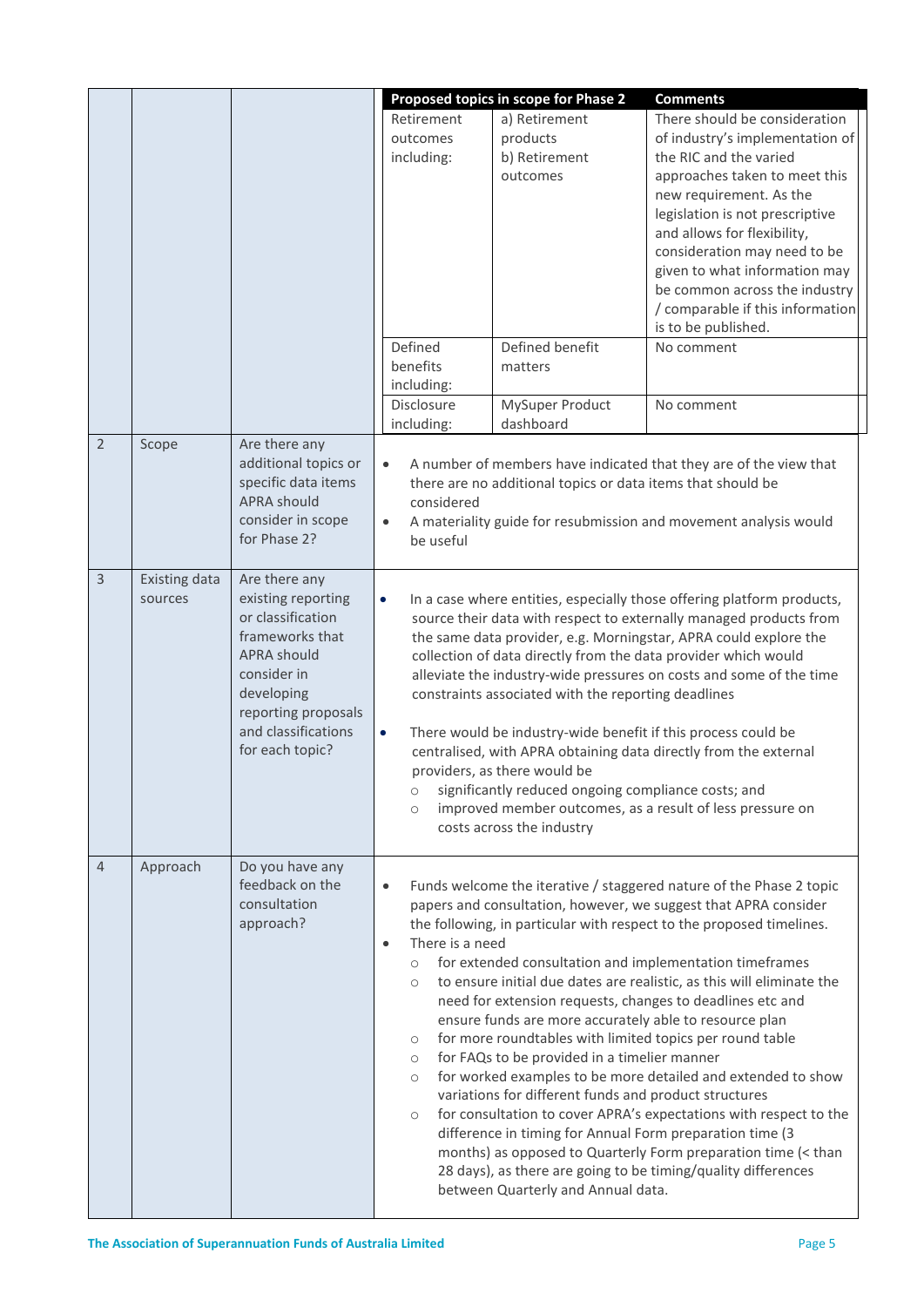| 5              | Approach                          | Do you have any<br>feedback on the<br>principles that<br>APRA intends to<br>apply to determine<br>the approach to<br>pilot collections? Or<br>your experience in<br>pilot collections<br>under Phase 1? | Question - Is pilot data going to be required for each new form under<br>phase 2, similar to the phase 1 approach?<br>If pilot data is requested, more feedback would be appreciated<br>$\bullet$<br>The pilot data collection under Phase 1 was a significant burden,<br>$\bullet$<br>requiring the same amount of effort as would be required for the<br>final mandatory reporting<br>Funds electing to participate in pilot data submissions would mean<br>$\bullet$<br>that their project delivery would need to be brought forward, which<br>would create additional expense and risk<br>Given that<br>$\bullet$<br>funds have only been able to develop tactical, manual solutions<br>$\circ$<br>these would need to be amended, as per the updated reporting<br>$\circ$<br>standards, to build a solution for the pilot data collection<br>experience has proven that this is highly inefficient for industry and<br>adds materially to the cost of implementation<br>A possible alternate approach could include discussions between<br>$\bullet$<br>APRA and the industry as to<br>what were APRA's concerns with the 3rd submission in Phase 1<br>$\circ$<br>that were not picked up sufficiently early and causes issues<br>downstream - in particular whether the issues were related to<br>the data reported from industry or were issues for APRA itself<br>whether there can be ways to mitigate the risks for Phase 2 to<br>$\circ$<br>avoid the need for pilot data submissions<br>whether the approach of FAQs constantly being updated could<br>$\circ$<br>be improved |
|----------------|-----------------------------------|---------------------------------------------------------------------------------------------------------------------------------------------------------------------------------------------------------|-------------------------------------------------------------------------------------------------------------------------------------------------------------------------------------------------------------------------------------------------------------------------------------------------------------------------------------------------------------------------------------------------------------------------------------------------------------------------------------------------------------------------------------------------------------------------------------------------------------------------------------------------------------------------------------------------------------------------------------------------------------------------------------------------------------------------------------------------------------------------------------------------------------------------------------------------------------------------------------------------------------------------------------------------------------------------------------------------------------------------------------------------------------------------------------------------------------------------------------------------------------------------------------------------------------------------------------------------------------------------------------------------------------------------------------------------------------------------------------------------------------------------------------------------------------------------------------------|
| 6              | Approach                          | Do you have any<br>feedback on the<br>proposed iterative<br>implementation<br>approach for<br>certain topics?                                                                                           | Funds generally welcome the proposed iterative implementation<br>$\bullet$<br>approach, particularly considering the implementation of new<br>reporting requirements under Phase 1 of the SDT has proven to be<br>quite a learning process for trustees as well as APRA<br>The 'Best endeavours' approach should be continued while funds and<br>$\bullet$<br>service providers are developing and implementing solutions<br>In order for automation to occur, all of the reporting forms and data<br>$\bullet$<br>should be specified up-front. The splitting of data is not always useful<br>as the majority of the work for system builds - determining business<br>requirements and functional & technical specifications - needs to<br>happen upfront<br>The existing approach of FAQs constantly being updated could be<br>$\bullet$<br>improved.                                                                                                                                                                                                                                                                                                                                                                                                                                                                                                                                                                                                                                                                                                                                   |
| $\overline{7}$ | Current<br>reporting<br>standards | Do you have any<br>initial views about<br>existing reporting<br>standards that are<br>currently collected<br>through D2A that<br>could be amended<br>or discontinued?                                   | Attachment A of the Discussion Paper is proposing discontinuation of<br>$\bullet$<br>parts of legacy returns:<br>o it would be preferential to discontinue the entire legacy return &<br>incorporate details into the new SDT return build<br>APRA should avoid discontinuing parts of returns<br>$\circ$<br>o APRA should specify discontinue/sunset dates for returns marked<br>to be discontinued<br>o the majority of forms currently collected via D2A should be<br>discontinued as soon as practicable, as the core data is covered in<br>more granular detail in the new SDT forms as per below<br>If there is no change to a particular reporting standard there would<br>$\bullet$<br>be no concern about the transition from D2A to APRA Connect<br>If there are any amendments, however, there will be an additional<br>$\bullet$<br>operational/technology costs to incorporate the changes and time<br>required to implement them.                                                                                                                                                                                                                                                                                                                                                                                                                                                                                                                                                                                                                                           |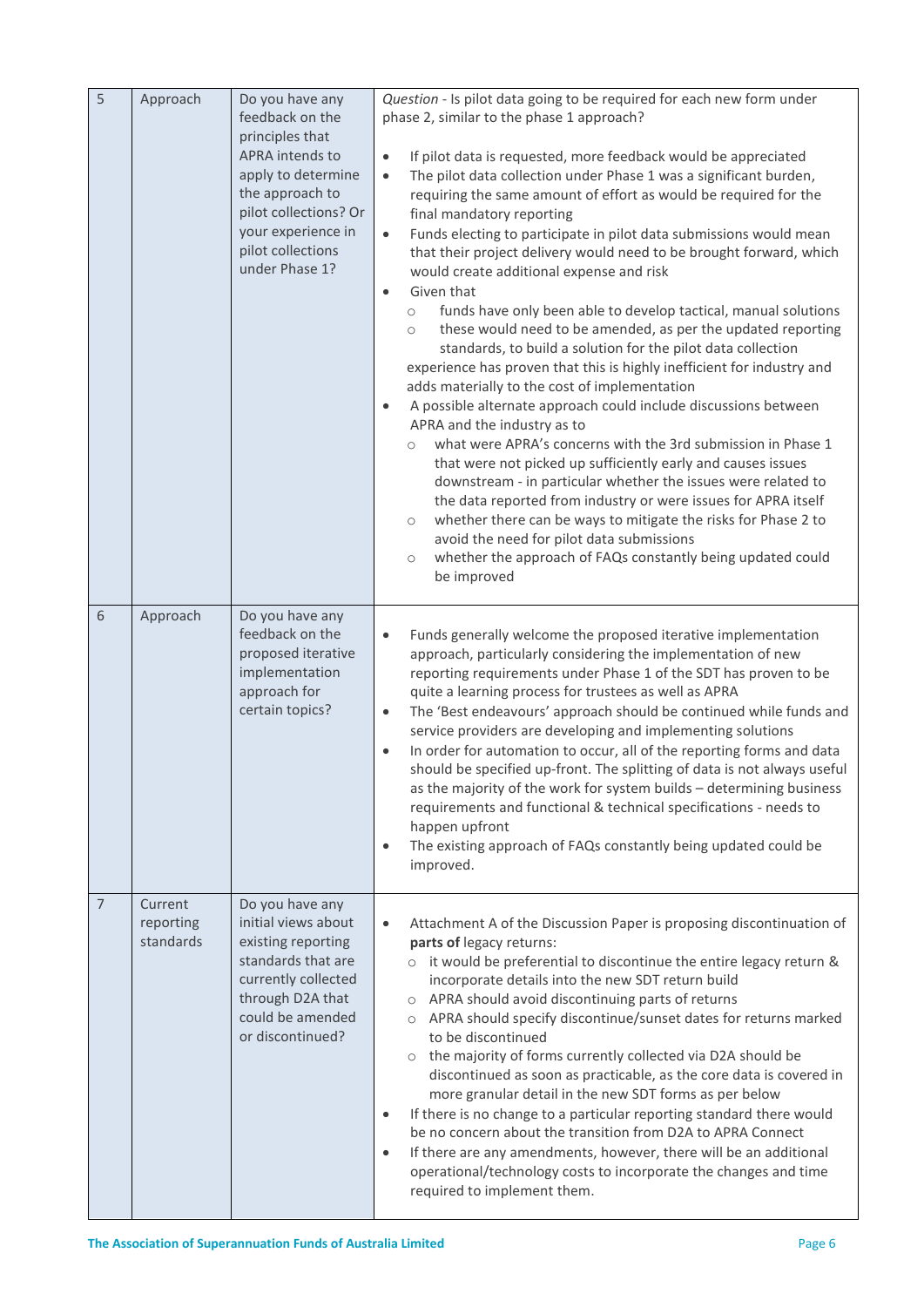|   |              |                                                                               | <b>Existing forms collected via D2A</b>                                                                                                                                                                                                                                                                                                                                                                                          | <b>Comments</b>                                                                                                                                                                                                                                                                                                                                                                                                                                                                                                                                                                                                                                                                                                                                                                                                                                                                                                                                                                                                                                                  |
|---|--------------|-------------------------------------------------------------------------------|----------------------------------------------------------------------------------------------------------------------------------------------------------------------------------------------------------------------------------------------------------------------------------------------------------------------------------------------------------------------------------------------------------------------------------|------------------------------------------------------------------------------------------------------------------------------------------------------------------------------------------------------------------------------------------------------------------------------------------------------------------------------------------------------------------------------------------------------------------------------------------------------------------------------------------------------------------------------------------------------------------------------------------------------------------------------------------------------------------------------------------------------------------------------------------------------------------------------------------------------------------------------------------------------------------------------------------------------------------------------------------------------------------------------------------------------------------------------------------------------------------|
|   |              |                                                                               | 001.0 Profile and Structure                                                                                                                                                                                                                                                                                                                                                                                                      | Replaced by SRF 605 and 606                                                                                                                                                                                                                                                                                                                                                                                                                                                                                                                                                                                                                                                                                                                                                                                                                                                                                                                                                                                                                                      |
|   |              |                                                                               | 160.1/160.0 (320.1 & 330.1)                                                                                                                                                                                                                                                                                                                                                                                                      | Assume will be replaced by Phase 2 Forms -                                                                                                                                                                                                                                                                                                                                                                                                                                                                                                                                                                                                                                                                                                                                                                                                                                                                                                                                                                                                                       |
|   |              |                                                                               | <b>Defined Benefit Matters</b>                                                                                                                                                                                                                                                                                                                                                                                                   | discussion topic Defined Benefit Matters                                                                                                                                                                                                                                                                                                                                                                                                                                                                                                                                                                                                                                                                                                                                                                                                                                                                                                                                                                                                                         |
|   |              |                                                                               | 500 series investment forms                                                                                                                                                                                                                                                                                                                                                                                                      | Replaced by SRF 550.0, 550.1 & 550.2,                                                                                                                                                                                                                                                                                                                                                                                                                                                                                                                                                                                                                                                                                                                                                                                                                                                                                                                                                                                                                            |
|   |              |                                                                               | (530, 531, 532, 533.0/533.1,<br>534, 535, 540)                                                                                                                                                                                                                                                                                                                                                                                   | 705.0/705.1                                                                                                                                                                                                                                                                                                                                                                                                                                                                                                                                                                                                                                                                                                                                                                                                                                                                                                                                                                                                                                                      |
|   |              |                                                                               | 520 Responsible Persons<br>Information                                                                                                                                                                                                                                                                                                                                                                                           | Already transitioned to APRA Connect                                                                                                                                                                                                                                                                                                                                                                                                                                                                                                                                                                                                                                                                                                                                                                                                                                                                                                                                                                                                                             |
|   |              |                                                                               | 700, 702, 703 MySuper Product                                                                                                                                                                                                                                                                                                                                                                                                    | Replaced by SRF 705.0/705.1                                                                                                                                                                                                                                                                                                                                                                                                                                                                                                                                                                                                                                                                                                                                                                                                                                                                                                                                                                                                                                      |
|   |              |                                                                               | Dashboard, Investment                                                                                                                                                                                                                                                                                                                                                                                                            | Assume further data requirements to result                                                                                                                                                                                                                                                                                                                                                                                                                                                                                                                                                                                                                                                                                                                                                                                                                                                                                                                                                                                                                       |
|   |              |                                                                               | performance & Fee                                                                                                                                                                                                                                                                                                                                                                                                                | from Phase 2 Forms - discussion topic                                                                                                                                                                                                                                                                                                                                                                                                                                                                                                                                                                                                                                                                                                                                                                                                                                                                                                                                                                                                                            |
|   |              |                                                                               |                                                                                                                                                                                                                                                                                                                                                                                                                                  | MySuper Product dashboard                                                                                                                                                                                                                                                                                                                                                                                                                                                                                                                                                                                                                                                                                                                                                                                                                                                                                                                                                                                                                                        |
|   |              |                                                                               | 610.0, 610.1, 610.2 Member                                                                                                                                                                                                                                                                                                                                                                                                       | Replaced by SRF 611                                                                                                                                                                                                                                                                                                                                                                                                                                                                                                                                                                                                                                                                                                                                                                                                                                                                                                                                                                                                                                              |
|   |              |                                                                               | Demographics                                                                                                                                                                                                                                                                                                                                                                                                                     | Assume will be replaced by Phase 2 Forms -                                                                                                                                                                                                                                                                                                                                                                                                                                                                                                                                                                                                                                                                                                                                                                                                                                                                                                                                                                                                                       |
|   |              |                                                                               |                                                                                                                                                                                                                                                                                                                                                                                                                                  | discussion topic Member demographics                                                                                                                                                                                                                                                                                                                                                                                                                                                                                                                                                                                                                                                                                                                                                                                                                                                                                                                                                                                                                             |
|   |              |                                                                               | 320 and 330                                                                                                                                                                                                                                                                                                                                                                                                                      | Assume will be replaced by Phase 2 Forms -                                                                                                                                                                                                                                                                                                                                                                                                                                                                                                                                                                                                                                                                                                                                                                                                                                                                                                                                                                                                                       |
|   |              |                                                                               | 161 and 250 Insurance                                                                                                                                                                                                                                                                                                                                                                                                            | discussion topic Financial data<br>Replaced by SRF 251                                                                                                                                                                                                                                                                                                                                                                                                                                                                                                                                                                                                                                                                                                                                                                                                                                                                                                                                                                                                           |
|   |              |                                                                               |                                                                                                                                                                                                                                                                                                                                                                                                                                  | Assume will be replaced by Phase 2 Forms -                                                                                                                                                                                                                                                                                                                                                                                                                                                                                                                                                                                                                                                                                                                                                                                                                                                                                                                                                                                                                       |
|   |              |                                                                               |                                                                                                                                                                                                                                                                                                                                                                                                                                  | discussion topic Self-insurance                                                                                                                                                                                                                                                                                                                                                                                                                                                                                                                                                                                                                                                                                                                                                                                                                                                                                                                                                                                                                                  |
|   |              |                                                                               | 331 expenses                                                                                                                                                                                                                                                                                                                                                                                                                     | Replaced by SRF 32                                                                                                                                                                                                                                                                                                                                                                                                                                                                                                                                                                                                                                                                                                                                                                                                                                                                                                                                                                                                                                               |
| 8 | Timeline and | Do you have any                                                               |                                                                                                                                                                                                                                                                                                                                                                                                                                  |                                                                                                                                                                                                                                                                                                                                                                                                                                                                                                                                                                                                                                                                                                                                                                                                                                                                                                                                                                                                                                                                  |
|   | sequencing   | feedback on the<br>timing and<br>sequencing of<br>topics for<br>consultation? | The Phase 2 consultation start date should be<br>$\circ$<br>$\circlearrowright$<br>reporting forms that are due on 30 September 2022<br>$\bullet$<br>appropriate expertise - this should be avoided if possible<br>industry participants<br>$\circ$<br>$\bullet$<br>scheduling, at a high level, may be to:<br>reduce inefficiencies<br>o then embed Phase 1 completely, with all issues resolved<br>$\circ$<br>Phase 2 - Depth. | deferred until after a Post-Implementation review of Phase 1 has<br>been performed and feedback on Phase 1 provided to the industry<br>not before October 2022, as this will allow the relevant APRA<br>teams to complete the submissions of existing annual data<br>The timings of responses to consultations proposed in the Discussion<br>Paper appears to clash with the submission of quarter end reporting.<br>Given these both involve the same personnel - those with the<br>Funds consider that the timeline proposed in the Discussion Paper<br>are ambitious and suggest they be reconsidered, having regard to the<br>o tactical / manual nature of the Phase 1 solutions developed by<br>Phase 1 has not been embedded fully or with adequate certainty<br>$\circ$ there are new reporting standards / data sets being introduced<br>A suggestion to consider with respect to a possible approach to<br>$\circ$ as a first priority – remove duplicate forms / data elements to<br>finally - look to commence consultations on the topic papers for |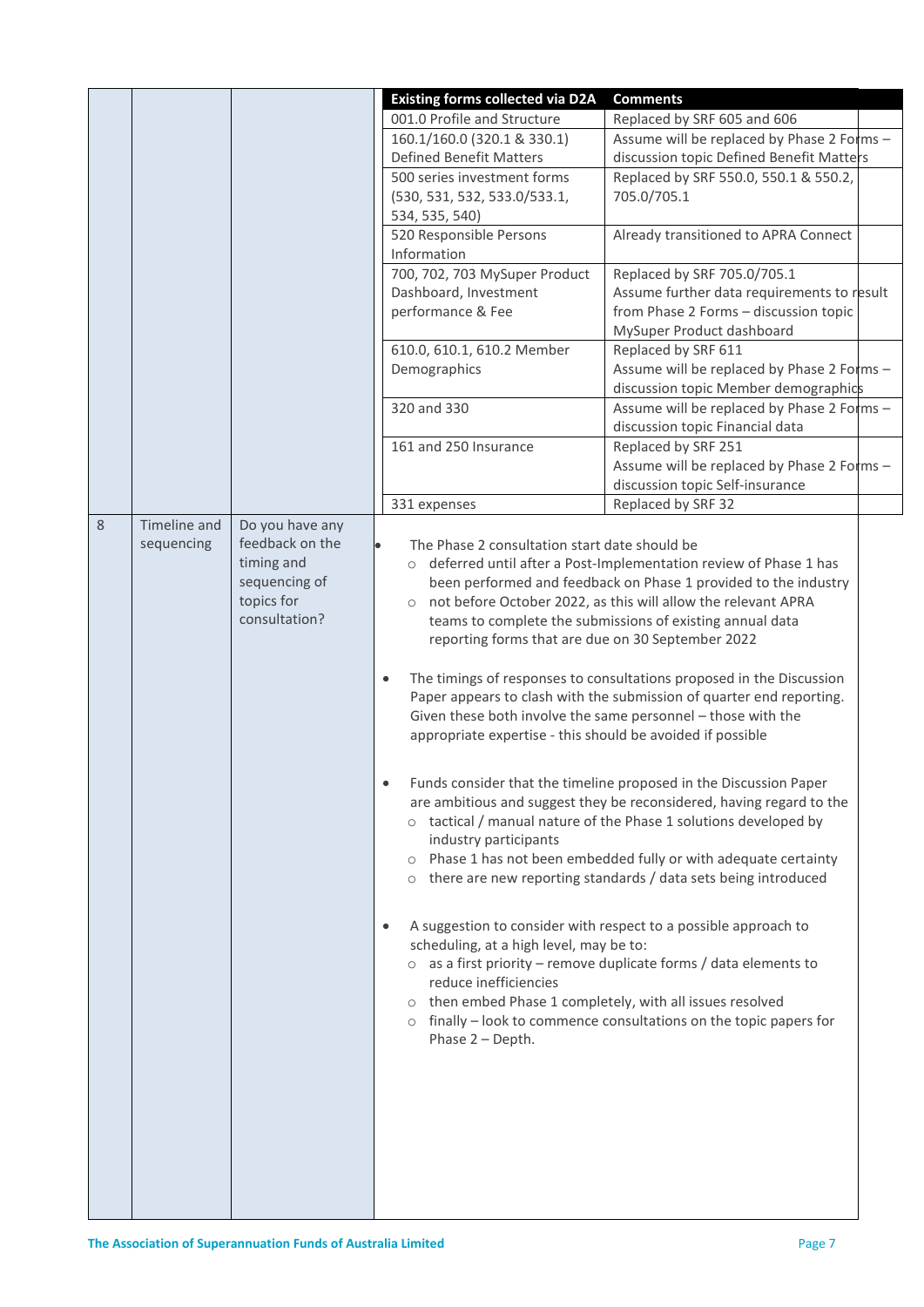| $\overline{9}$ | Timeline and<br>sequencing | Do any of the topics<br>require different<br>lead times for<br>implementation?                                                                               | Investment data and Member Demographic data - both of these will<br>$\bullet$<br>necessitate significantly more implementation time than the other<br>topics, due to the volume of data, the data point analysis required,<br>and the scoping and testing of system changes<br>Non-financial risks and Board Governance - without further detail on<br>$\bullet$<br>how non-financial risks will be defined, and what data will be<br>required, it is difficult to conclude what lead times for<br>implementation will be necessary, as this data is unlikely to be<br>sourced in the core financial systems and will necessitate manual<br>collection datasets<br>RSE Licensee Operations and Profile - similarly, without an<br>$\bullet$<br>understanding of what will be required, it is unclear how readily data<br>will be attainable with respect to 'complex product features' or<br>indirect investments costs etc<br>Release and implementation dates - advance indications of the<br>$\bullet$<br>release and implementation dates for the Phase 2 reporting<br>standards would assist the funds with planning<br>Historical data submissions - fund have requested clarification on the<br>$\bullet$ |
|----------------|----------------------------|--------------------------------------------------------------------------------------------------------------------------------------------------------------|------------------------------------------------------------------------------------------------------------------------------------------------------------------------------------------------------------------------------------------------------------------------------------------------------------------------------------------------------------------------------------------------------------------------------------------------------------------------------------------------------------------------------------------------------------------------------------------------------------------------------------------------------------------------------------------------------------------------------------------------------------------------------------------------------------------------------------------------------------------------------------------------------------------------------------------------------------------------------------------------------------------------------------------------------------------------------------------------------------------------------------------------------------------------------------------------------------------|
| 10             | Timeline and<br>sequencing | Are there any<br>related upcoming<br>activities or<br>changes which may<br>impact the timing,<br>implementation or<br>design of reporting<br>for each topic? | requirements i.e. which forms will require historical submissions and<br>for which reporting periods/years<br>There would be impacts from the current program of work in relation<br>$\bullet$<br>to implementing strategic solutions for Phase 1 reporting.<br>FY22 annual APRA data submissions are due 30 September 2022 -<br>$\bullet$<br>these involve the same people with the requisite expertise<br>General fund year-end processing and activities between July and<br>$\bullet$<br>Sept / Oct industry wide - ideally there should be a 'block out period'<br>during this period<br>The funds' responses to the Retirement Income Covenant will be<br>$\bullet$<br>being implemented during this time as well<br>In addition, activities with respect to the Annual Performance<br>$\bullet$<br>Assessment Test which affect certain funds as well<br>There will need to be appropriate lead times for data analysis, system<br>$\bullet$<br>builds and testing - both for the fund member registry system builds<br>and for the custodians' system builds                                                                                                                                             |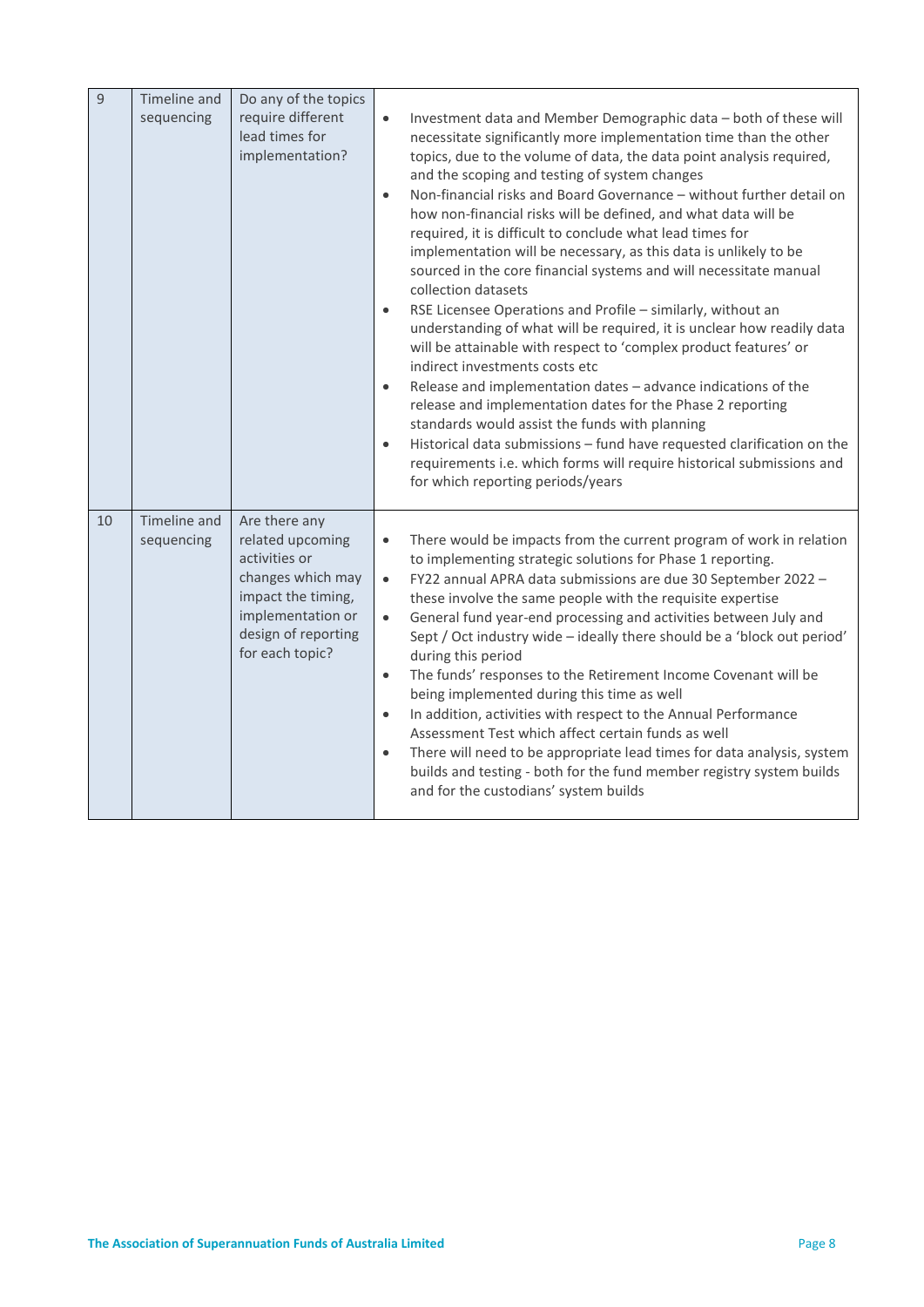#### <span id="page-9-0"></span>**2. Concerns about some Phase 1 investment data**

Funds have identified a number of concerns with respect to some Phase 1, third party, non-TDP, investment data, which is due to be finalised by July 2022.

#### <span id="page-9-1"></span>**2.1 Issues with sourcing some third-party investment data on time and in the right format**

Funds have raised an issue with respect to limitations on the ability of trustees to obtain some third party, non-TDP, investment data and that external service providers may be unable to provide this information:

- accurately
- on time (within 28 days)
- in the format that is required by APRA.

#### <span id="page-9-2"></span>**2.2 Third party investment data and renegotiation of agreements**

Funds have queried whether it may be possible to investigate the possibility of ASIC being able to require external fund managers, as ASIC-regulated entities, to provide this information to superannuation trustees in an appropriate time frame and in the prescribed format.

Trustees have asked what they are to do if the third parties are unwilling or unable to provide the requested data in an appropriate timeframe or in the prescribed format. While the suggestion has been made that superannuation trustee may be able to renegotiate agreements with the third parties, in practice this may not be feasible, especially in the short-term or with global providers.

#### <span id="page-9-3"></span>**2.3 SRS 550.0 and asset categorisation**

Funds have raised that the asset categorisation in SRS.550.0 has caused some issues, as the definitions in the reporting standard do not align with industry standard definitions. As a result, a reclassification or adjustment of some of the funds' asset allocations is required, which adds to increased risk and cost and has the potential to create inconsistency in the reported data.

We appreciate that a working group has been formed to identify where there can be further consistencies in the asset categorisations in SRS 550.0. Funds have identified, however, that there is some ambiguity as to the definition of some categories which means that multiple categories potentially could apply to investments.

#### <span id="page-9-4"></span>**2.4 Lack of files / test data**

Concerns have been raised by funds around the lack of files or test data in order to develop a solution in time for July.

Fund have indicated that it is difficult to know what funds can do to assist APRA when they are unclear about what is required, especially with respect to identifying what non-TDP investment data may not be available to trustees.

#### <span id="page-9-5"></span>**2.5 Comparison and ranking of non-TDP investment data**

Concerns have also been raised with respect to the public disclosure and ranking of non-TDP investment data when there is no standardised way to measure them, and generally people engaging with non-TDP investment products (financial advisers or individuals) are making active investment choices, particularly with respect to platform products.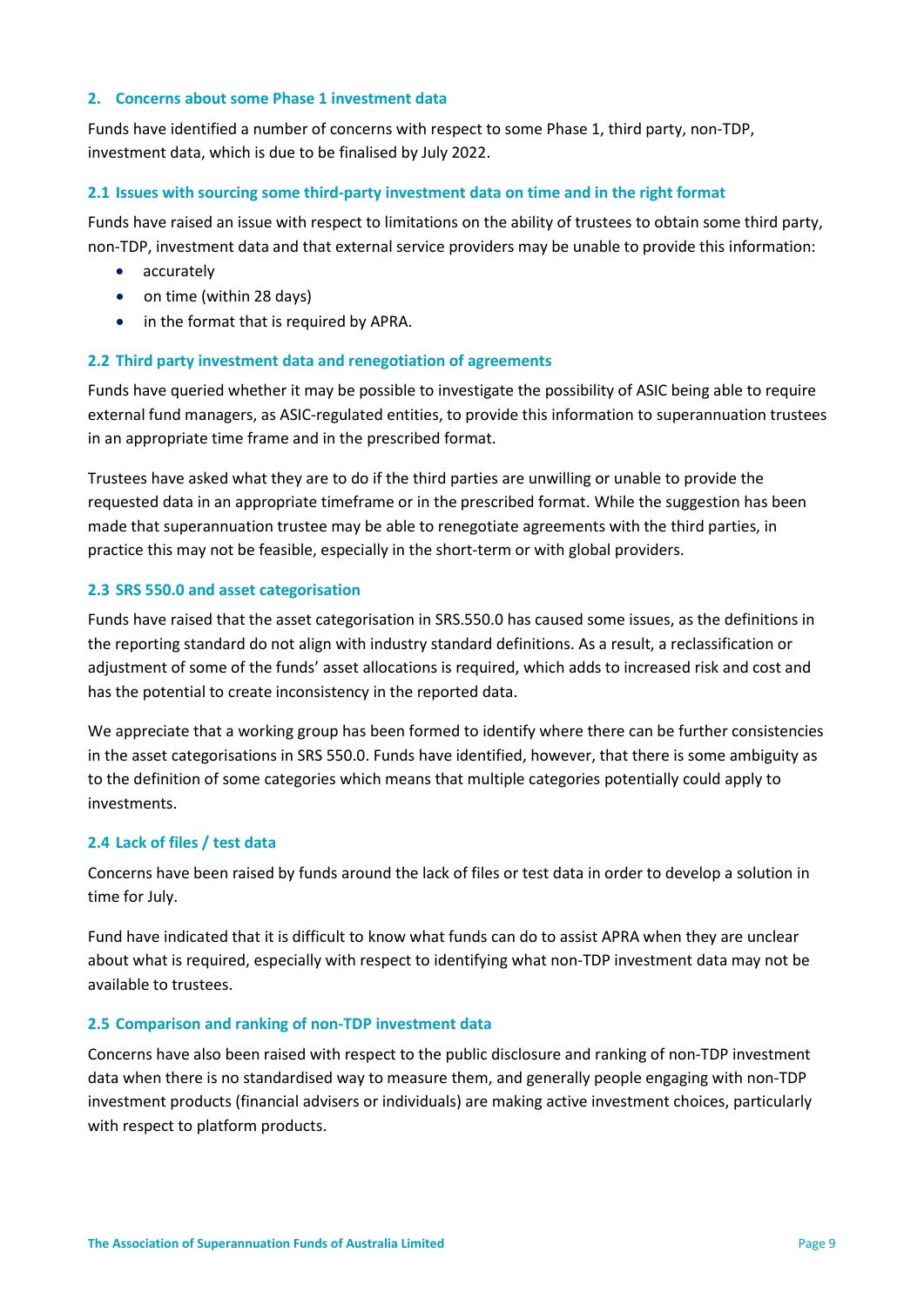## <span id="page-10-0"></span>**2.6 Time for quarterly reporting of third-party investment data**

Another point raised by members is that the Phase 1 quarterly investment data is required to be reported within 28 days of quarter end, however, this data generally is not available from third parties in sufficient time nor, generally, is it in the required format for trustees to be able to report. This necessitates additional time and work to analyse, reconfigure and collate the data in order to report it in the relevant forms.

Given the above, the timing of reporting third party investment data within 28 days simply is not achievable. Funds have suggested that a more appropriate timing for reporting third party investment data would be 45 to 90 days.

### <span id="page-10-1"></span>**2.7 Responses to data queries**

Fund appreciate that APRA has been empathetic to the challenges faced by fund during Phase 1.

Fund have raised, however, that responses to queries on data submitted months ago is only now being provided, which delays funds' ability to make changes to their processes and develop automated solutions.

## <span id="page-10-2"></span>**3. Importance of appropriate process for Phase 2**

Phase 2 of the Superannuation Data Transformation project, like Phase 1 before it, is an important complex and substantial undertaking, for APRA and the industry alike.

In developing the requirements of a project of such scope and scale it is paramount that an appropriate program process and methodology is followed to ensure the quality and integrity of the project outcomes, to manage risk and to ensure there are no unintended consequences.

Funds appreciate that APRA does appear to be trying to engage early with consultation and co-design discussions prior to creating the reporting standards, however, they have indicated that an indication of the objectives underlying why they are requiring particular data would greatly assist funds to help APRA determine the detail.

Phase 2 is about Depth – funds are querying 'how much deeper can we go' with respect to data, especially as the exact scope and nature of the data that will be required is unclear, and have indicated they are keen to engage with APRA as to its objectives and what data is likely to be required.

**Recommendation 1** APRA should seek to avoid imposing on superannuation providers avoidable duplication of effort or unnecessary manual work.

# <span id="page-10-3"></span>**4. Approach to scheduling Phase 2**

Funds have indicated that one possible approach, which would have the effect of significantly minimising risk and costs, may be to adopt the following methodology to the scheduling of Phase 2:

- Perform a Post Implementation Review of Phase 1
- Provide feedback to industry on Phase 1
- Remove the duplication across old and new forms, through
	- o discontinuing old reports/data items which have been superseded by new reports/data items; and
	- o transferring any remaining old forms from D2A to APRA Connect, to have all forms on the one platform

to reduce the additional burden on funds each reporting cycle

- Commence consultation on Phase 2 forms, including grouping forms where the data is related
- Implementation of Phase 2 forms 12 months after the reporting standards are finalised to allow for the development of automated solutions.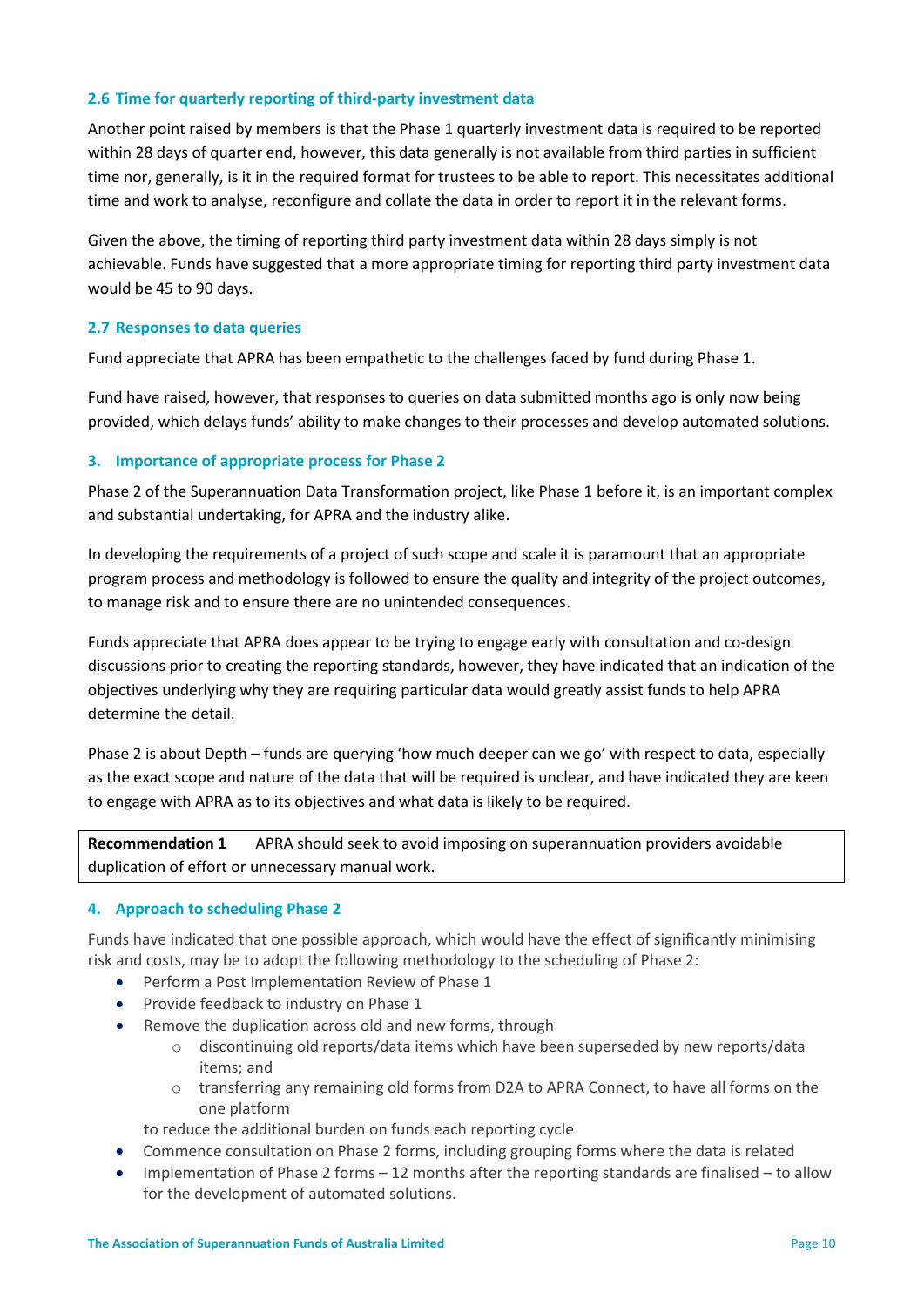**Recommendation 2** APRA consider scheduling Phase 2 as follows:

- Post Implementation Review of Phase 1
- Feedback to industry on Phase 1
- Remove the duplication across old and new forms
- Transfer all old forms from D2A to APRA Connect
- Commence consultation on Phase 2 forms
- Implementation of Phase 2 forms.

Funds have also suggested there may be scope to reduce the reporting burden through specific amendments to some of the reporting obligations. By way of example, this could include changing the reporting of forms 605 and 706 from an ad hoc basis to quarterly, given the level of change the industry will be experiencing, including reducing investment options and fees, and the reporting is time consuming to produce. To reduce the burden further, this reporting could be out of cycle with the other quarterly reports, e.g. Q1 as at 31 August; Q2 as at 30 November; Q3 as at 28 February and Q4 as at 31 May.

# <span id="page-11-0"></span>**5. Costs and risks of project**

It is estimated the costs to the industry of Phase 2 of this project - to design, build, test, implement and operationalise a solution to meet APRA's requirements - will run into some hundreds of millions of dollars, that ultimately is borne by members. This represents a considerable industry-wide risk that a wellintentioned regulatory project may result in significant negative effects on member outcomes.

**Recommendation 3** It is critical that APRA ensure that the consultation and implementation timelines are adequate, in order to mitigate risk and minimise costs.

**Recommendation 4** When consulting on the reporting standards APRA should identify the purpose(s) for which the data will be used

**Recommendation 5** A key outcome of the consultation process should be that the taxonomy is clearly defined and specified, with as much commonality with existing taxonomies as possible.

# <span id="page-11-1"></span>**6. Scheduling of consultations**

Consultation with the industry will identify, and assist with resolving, issues that ultimately will improve the quality and usability of the data reported. This will serve to ensure that any insights gained through analysis of the data will be as accurate and reliable as possible, which in turn will benefit APRA, the industry and especially members.

Determining and finalising the requirements and specifications for a project of this scope and complexity is an iterative, incremental process, where the learnings from each stage of consultation should inform the next stage.

**Recommendation 6** The consultation process should not commence until after a Post-Implementation review of Phase 1 has been performed.

**Recommendation 7** Importantly, feedback on Phase 1 should be provided to the industry prior to the commencement of the consultation on Phase 2.

# <span id="page-11-2"></span>**7. Timeline for consultations**

In order to effectively manage the risks associated with such a complex project it is essential that APRA allow sufficient time for consultation, including identification of the purpose(s) for which the data will be used, followed by the finalisation and implementation of the reporting standards.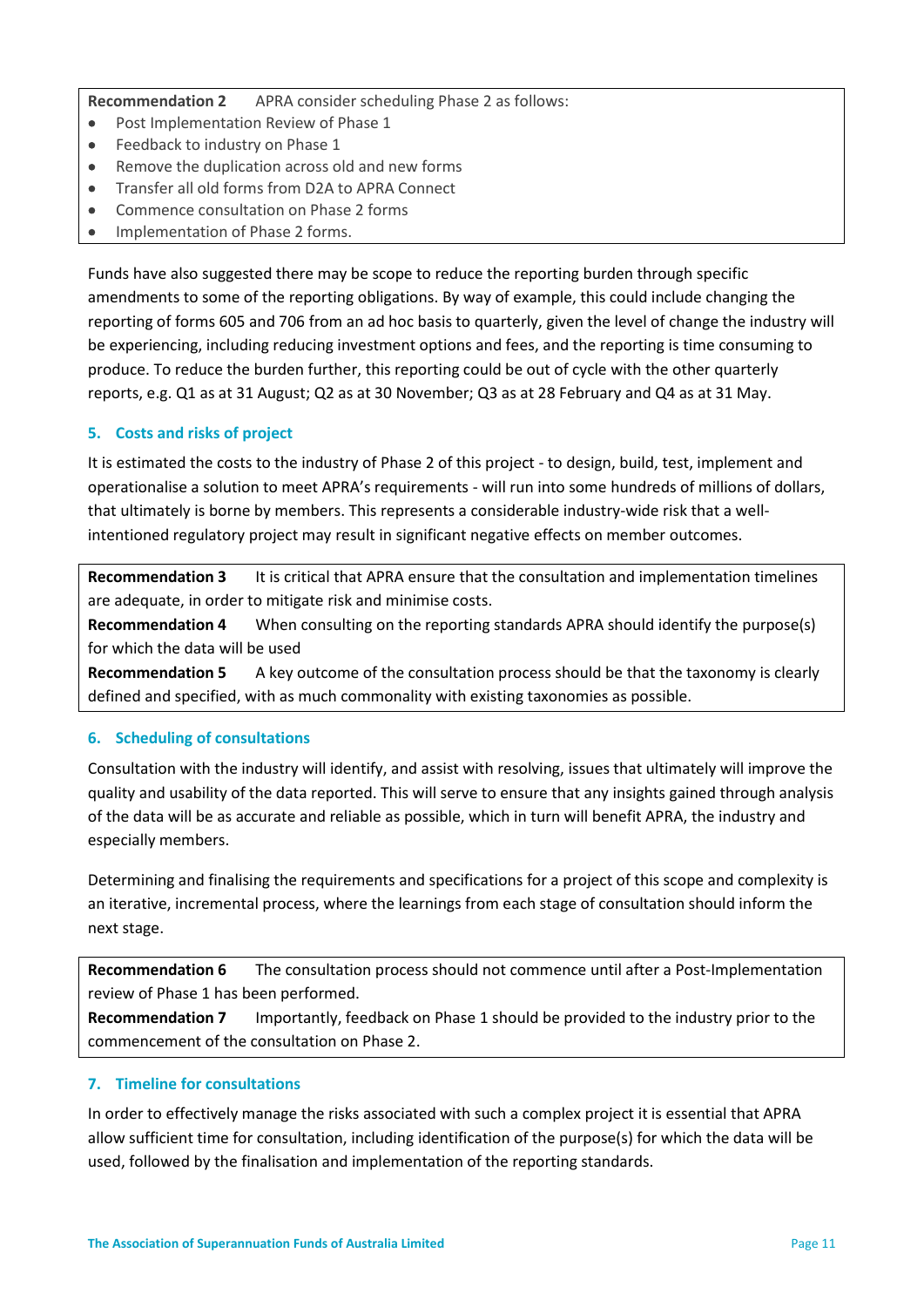The timelines of Phase 2 should be such that they enable sufficient time for stakeholders to be able to engage with the detail of what is being proposed and provide considered feedback, to ensure the standards are robust and useable. The proposed timeline does not provide sufficient time to consult and finalise the reporting standards to ensure the standards are robust and useable.

Consultation should include face to face meetings, such as the APRA industry roundtables held on 2 and 3 May 2022, which enable stakeholders to ask questions, raise issues and make observations.

## <span id="page-12-0"></span>**7.1 Development of reporting standards is iterative and incremental in nature**

There have been 20 releases of SDT Phase 1 reporting standards FAQs over the last 12 months (listed in Annexure A), the latest of which was as recent as 5 May 2022. This is a reflection of the fact that the development of reporting standards is iterative and incremental in nature.

Consultation should occur only after a Phase 1 Post Implementation review has been performed and feedback provided to the industry. The new reporting standards in the subsequent phases of the SDT project should not commence until after there has been sufficient time for consultation and development of the reporting standards, to ensure the robustness and useability of the new reporting standards prior to the obligation to report commencing.

**Recommendation 8** APRA should develop appropriate timelines to ensure adequate consultation when finalising the data requirements.

**Recommendation 9** It is imperative that the iterative and incremental nature of developing reporting standards is borne in mind when scheduling the consultation timelines for Phase 2.

## <span id="page-12-1"></span>**8. Implementation**

# <span id="page-12-2"></span>**8.1 Scheduling appropriate timelines**

The initial reporting currently is proposed to occur in September 2024, based on data as at 30 June 2024.

The proposed timeline for the new reporting obligations does not provide sufficient time to:

- consult and finalise the reporting standards to ensure the standards are robust and useable
- build a strategic automated solution, rather than be forced to rely on tactical manual solutions.

# <span id="page-12-3"></span>**8.2 Need to provide sufficient time for providers to be able to automate solutions**

#### *8.1.1 Existing manual collation of data*

Given the degree of clarification required with respect to the Phase 1 reporting standards, as reflected by 20 releases of FAQs over the last year, and the fact that Phase 2 is pending, superannuation providers have not been in a position to design and develop automated reporting solutions.

During Phase 1 funds have been concerned with meeting the reporting deadlines and have not had the certainty or capacity to develop automated solutions. There was considerable complexity involved with the implementation with Phase 1 reporting standards, with funds having to rebuild internal processes to deal with changes.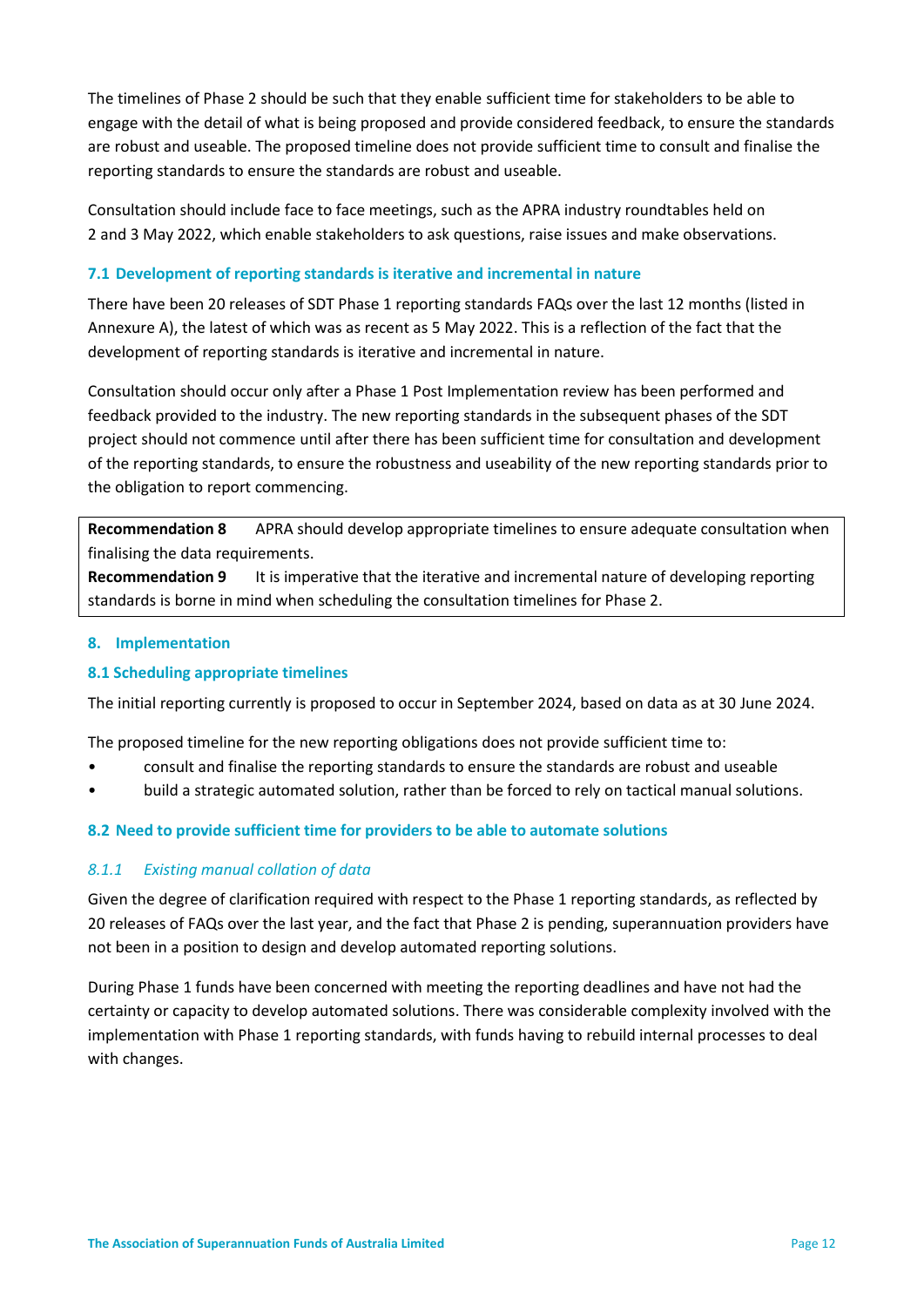Funds have indicated that

- $\circ$  they would not be in a position to develop and implement a permanent solution until Phase 3. From an effectiveness and efficiency perspective it is not possible to design a final automated solution until the entire scope of the requirements and specifications are clearly known
- o Phase 2, like Phase 1, will involve a high degree of manual work to collate data manually, which necessitates significantly more resources in the way of checking and verification, which is timeconsuming and risky.

Providing more time to implement would enable providers to build a strategic solution, rather than being forced to rely on a tactical solution.

Funds have indicated that, given the delays in Phase 1, the Phase 2 timeline appears to be unrealistic and would end up exposing funds to additional risks before trustees have a had an adequate opportunity to manage the existing risks. While funds have appreciated APRA's delaying of the Phase 1 rollout, and acknowledge their good intentions, they note that this has had the effect of hindering funds in developing automated solutions, especially as they may need to turn their initial focus / efforts to collecting the data that may be required under Phase 2.

The platform products are where most of the complexity lies – some providers offer thousands of investment options on each of their platforms, including term deposits and managed portfolios. With multiple platforms in the same RSE this amounts to a significantly large volume of data required to be collated and verified without the benefit of controls that an automated system provides.

One large provider has indicated that it has had up to 30 Full-Time Equivalents (FTE) for the reporting months and about 20 FTE on the data reporting project.

Another large super and platform provider has had to allocate over 20 FTE resources to work on completing the Phase 1 data reporting alone, which does not include resources from across other teams that are not funded by its SDT Project team. Depending on the scope and size of the Phase 2 reporting standards it is highly likely that a similar level of resourcing and cost would be required to implement the requirements imposed in Phase 2.

# *8.1.2 Importance of allowing sufficient time to automate solutions*

The proposed time frame for superannuation providers to implement Phase 2 reporting standards does not provide sufficient time to allow funds to build a strategic automated solution, rather than be forced to rely on tactical manual solutions.

This materially increases the risks, including that inaccurate data may be collected, as well as the costs.

Automating this process would necessitate considerable time and effort and it will not be possible to develop an automated solution in the proposed timeframe. Accordingly, the manual efforts of the data reporting under Phase 1 will need to be repeated, which will increase both the risk of inaccurate reporting, as well as providers' compliance costs.

Providers need sufficient time, after all of APRA's requirements have been finalised, to

- analyse what is needed to satisfy the requirements
- determine the functional and technical specifications for system and process / procedure changes
- develop and test solutions; and finally
- 'go live' through a release during a designated, and often relatively infrequent, 'release window'.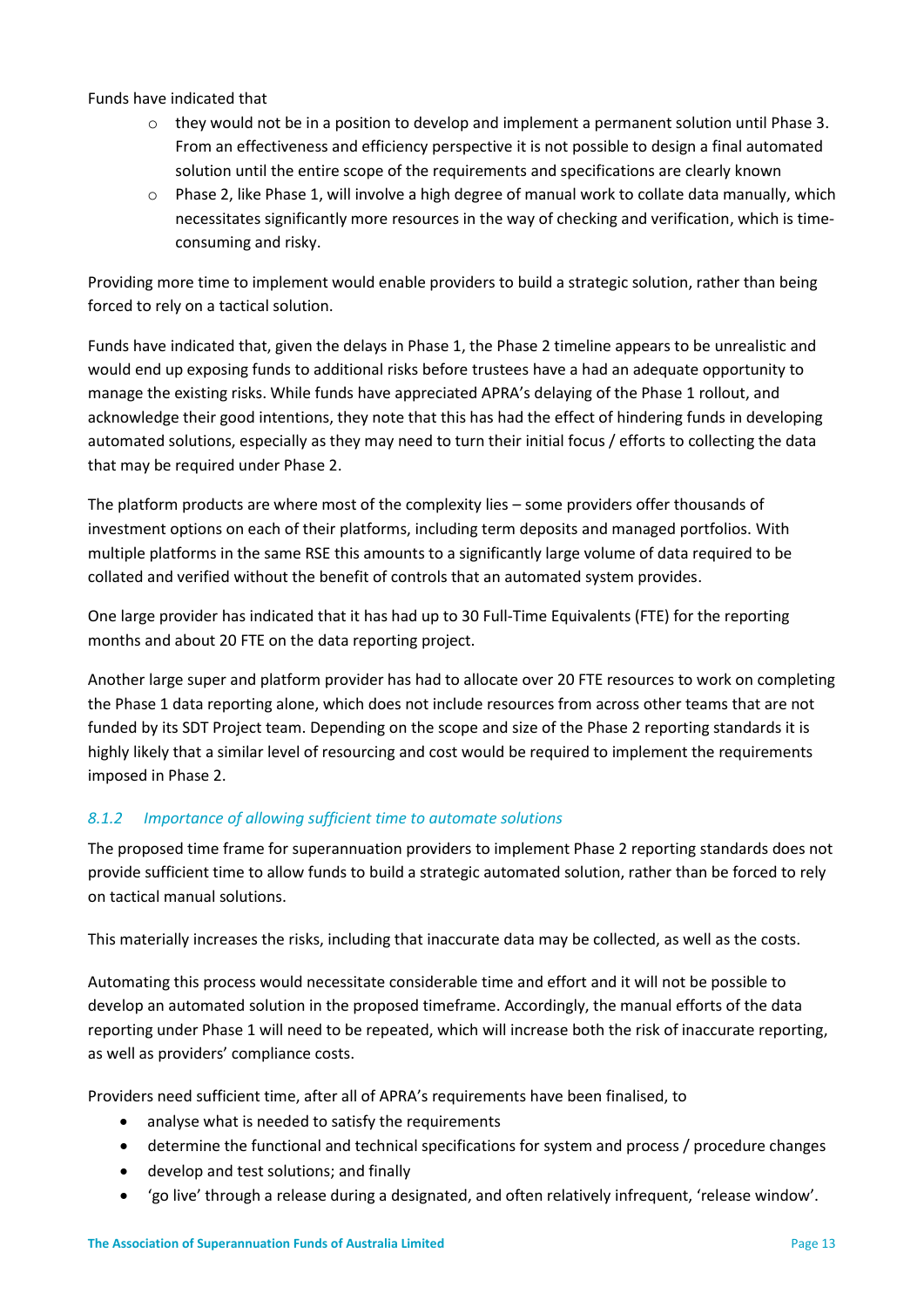This is considered the minimum standard for effective project management – a truncated timeframe that does not permit adherence to this tried and trusted process will add considerable risk as well as increase costs, which ultimately are paid by fund members.

To give some idea of the time and costs involved in developing automated solutions – the original APRA reporting requirements, introduced by the Stronger Super regime, cost one provider \$40 million in total and took 4 years to implement.

**Recommendation 10** APRA should allow an appropriate timeframe, of at least 12 months, between the finalisation of the reporting standards and the first reporting date, to enable superannuation providers to adopt a strategic approach to implementation and to develop automated solutions.

# <span id="page-14-0"></span>**9. Avoiding duplication of data reporting**

We have concerns about the inefficiency of reporting data to different agencies in different formats, including data being reported where it is available from another source and duplicate data being required to be reported.

APRA should, in conjunction with other government agencies, work to minimise data reporting processes and develop common data standards, taxonomies and definitions. A single approach to data standards would serve to reduce costs for agencies and the industry alike.

APRA should access data that providers, and others, report to other government agencies rather than require providers to have to report the data. This includes member data reported to the ATO and investment performance data reported to ASIC, or available from third party vendors such as Morningstar.

In addition, Treasury should explore the possibility of data reporting being centralised into one or two agencies. Further background detail with respect to data that super providers report to other government agencies, or that is available from third party vendors, as well as the potential centralisation of data reporting can be found at Annexure B.

# <span id="page-14-1"></span>**10. Need for timely communication and disclosure of information and guidance materials**

As demonstrated by the number and nature of issues identified in Phase 1 of the SDT project, there will be a continuing need for APRA to provide clarification and guidance to the industry to ensure all superannuation providers are aware of, and understand, what will be required.

This guidance could take the form of FAQs and worked examples, and in some cases issues may necessitate an amendment to the standards. Given that superannuation providers will be designing and developing their solutions, including analysing the requirements and determining functional and technical specifications for system and process changes, it is imperative that clarification and guidance is provided as soon as possible.

As noted above, the new reporting standards should not commence until such time as the data specifications and requirements are well-understood by funds and APRA alike.

**Recommendation 11** APRA will need to continue to provide clarification and guidance to the industry as soon as possible to ensure all superannuation providers are aware of, and understand, what will be required.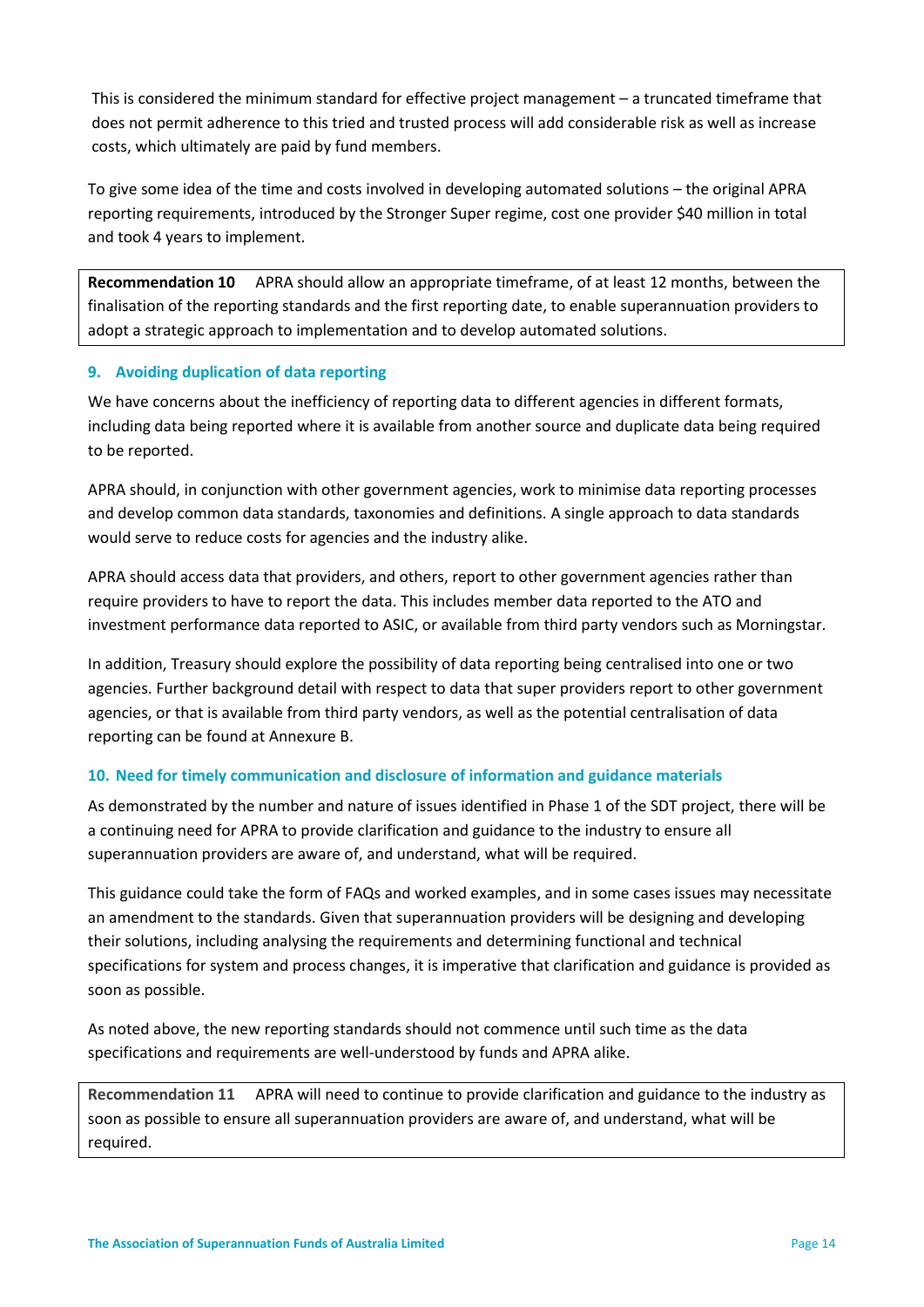<span id="page-15-0"></span>

| No. | Date              | <b>Hyperlink</b>                                                                                                            |
|-----|-------------------|-----------------------------------------------------------------------------------------------------------------------------|
| 1.  | 23 April 2021     | https://www.apra.gov.au/news-and-publications/apra-publishes-faqs-on-superannuation-data-transformation-phase-1-reporting   |
| 2.  | 7 May 2021        | https://www.apra.gov.au/news-and-publications/apra-publishes-additional-faqs-on-superannuation-data-transformation-phase-1  |
| 3.  | 21 May 2021       | https://www.apra.gov.au/news-and-publications/apra-publishes-additional-fags-and-worked-examples-on-superannuation-data     |
| 4.  | 18 June 2021      | https://www.apra.gov.au/news-and-publications/apra-publishes-additional-fags-and-worked-examples-on-superannuation-data-0   |
| 5.  | 2 July 2021       | https://www.apra.gov.au/news-and-publications/apra-publishes-additional-faqs-on-superannuation-data-transformation-phase-0  |
| 6.  | 16 July 2021      | https://www.apra.gov.au/news-and-publications/apra-publishes-additional-faqs-on-superannuation-data-transformation-phase-2  |
| 7.  | 10 August 2021    | https://www.apra.gov.au/news-and-publications/apra-publishes-additional-fags-on-superannuation-data-transformation-phase-3  |
| 8.  | 16 August 2021    | https://www.apra.gov.au/news-and-publications/apra-publishes-additional-fags-on-superannuation-data-transformation-phase-4  |
| 9.  | 27 August 2021    | https://www.apra.gov.au/news-and-publications/apra-publishes-additional-fags-on-superannuation-data-transformation-phase-5  |
| 10. | 14 September 2021 | https://www.apra.gov.au/news-and-publications/apra-publishes-additional-faqs-on-superannuation-data-transformation-phase-6  |
| 11. | 23 September 2021 | https://www.apra.gov.au/news-and-publications/apra-publishes-additional-fags-on-superannuation-data-transformation-phase-7  |
| 12. | 27 September 2021 | https://www.apra.gov.au/news-and-publications/apra-publishes-additional-faqs-on-superannuation-data-transformation-phase-8  |
| 13. | 8 October 2021    | https://www.apra.gov.au/news-and-publications/apra-publishes-additional-faqs-on-superannuation-data-transformation-phase-9  |
| 14. | 22 October 2021   | https://www.apra.gov.au/news-and-publications/apra-publishes-updates-to-superannuation-data-transformation-frequently-asked |
| 15. | 4 November 2021   | https://www.apra.gov.au/news-and-publications/apra-publishes-additional-faqs-on-superannuation-data-transformation-phase-10 |
| 16. | 3 December 2021   | https://www.apra.gov.au/news-and-publications/apra-publishes-additional-faqs-on-superannuation-data-transformation-phase-11 |
| 17. | 19 January 2022   | https://www.apra.gov.au/news-and-publications/apra-releases-new-frequently-asked-questions-on-superannuation-data           |
| 18. | 21 February 2022  | https://www.apra.gov.au/news-and-publications/apra-publishes-additional-faqs-on-superannuation-data-transformation-phase-12 |
| 19. | 17 March 2022     | https://www.apra.gov.au/news-and-publications/apra-publishes-additional-faqs-on-superannuation-data-transformation-phase-13 |
| 20. | 5 May 2022        | https://www.apra.gov.au/news-and-publications/apra-publishes-additional-faqs-on-superannuation-data-transformation-phase-14 |

# **ANNEXURE A – Releases of FAQs on Phase 1 over the last 12 months**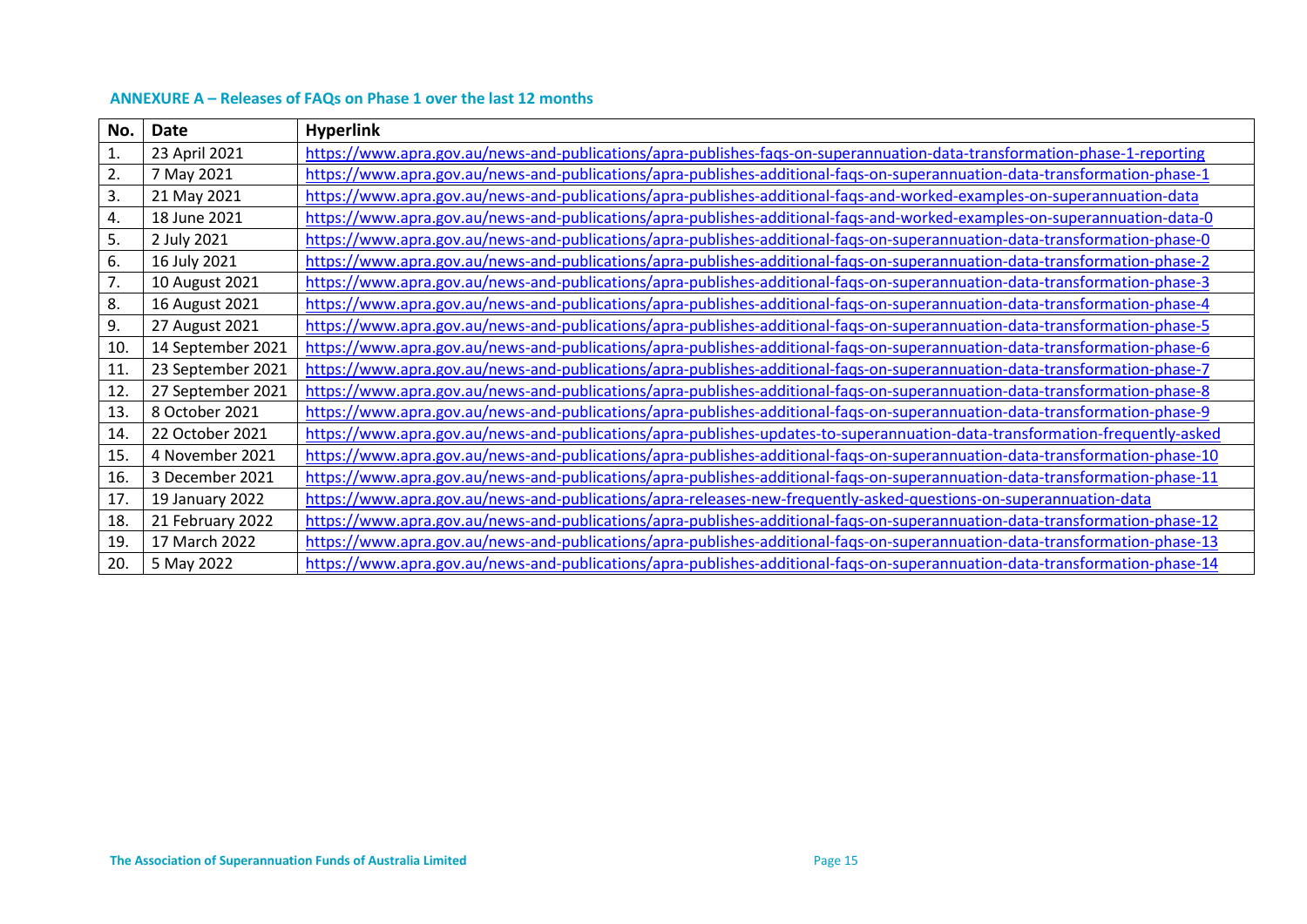#### <span id="page-16-0"></span>**ANNEXURE B – Data reported to other agencies/available from 3 rd parties and potential centralisation**

In our view Treasury should investigate, in conjunction with government agencies such as APRA, the Australian Taxation Office (ATO), the Australian Securities and Investments Commission (ASIC), the Department of Human Services (DHS) and the Department of Social Services (DSS), the possibility of

- developing common industry standards
- allowing access to data reported to other government agencies or readily available from third parties
- data reporting being centralised into one or two agencies
- allowing government agencies to access data super providers, and others, have reported.

#### **1. Develop common industry standards**

Treasury should, in conjunction with other government agencies, work to minimise data reporting processes and develop common data standards, taxonomies and definitions.

An example of duplication of process is the DHS and its requirement for a separate process for superannuation provider to report income stream payments data.

There is a need for a combined data standard across all government agencies, and a minimisation / consolidation of data reporting processes. A single approach to standards would serve to reduce costs for agencies and the industry alike.

#### **2. Allow access to data reported to other government agencies or readily available from third parties**

Funds already report, or will be reporting, a significant number of member data items to other government agencies, whilst investment data may be available from alternate sources.

## *2.1 Member data*

By way of example where information sharing could be utilised, a significant number of the details requested under the membership breakdown tab are reported by providers to the ATO through its regular 'event based reporting' – Member Account Attribute Service (MAAS) and Member Account Transaction Service (MATS) reporting. Many of the member level data items proposed to be reported to APRA are already reported to the ATO through MAAS and MATS reporting.

APRA regulated funds are required to report

- account 'opening and closing'
- contributions received
- annual balance.

The development of MAAS and MATS reporting represented a \$150 million investment by the industry and the data reported should be considered by other agencies – including APRA – as a rich source of information that could go a long way towards meeting the needs of APRA, at least in the short term.

As opposed to requiring funds to incur considerable expense to report the same or similar data, in a different format, APRA could access member level data from the ATO.

Industry would be happy to work with Treasury, APRA and the ATO to explore the opportunity for APRA to use information reported via MAAS and MATS to reduce the reporting burden on superannuation providers and enable them to focus on reporting the remaining required data.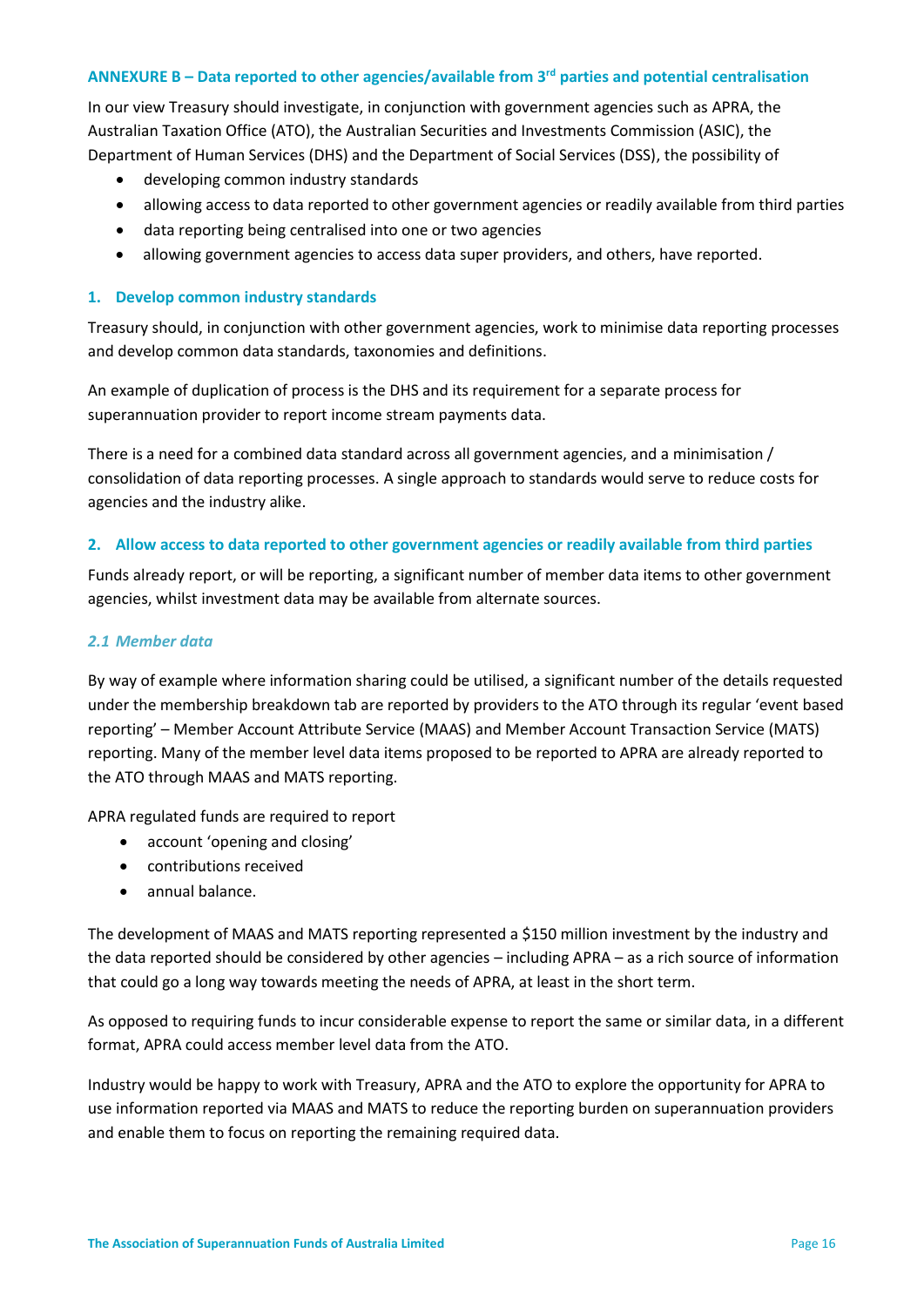From a platform perspective, many of the metrics proposed under

- 'components of net return'
- 'long term performance and objectives'

would need to be sourced by superannuation funds from external investment managers.

This creates an issue with respect to meeting statutory deadlines, as it can take some time for external investment managers to report the data through to the superannuation providers.

Sourcing this data on a quarterly basis would exacerbate these timing issues.

Some providers have expressed major concerns with respect to 705.0 and 705.1 as they relate to Wrap products and the externally manufactured investment options, and have questioned the relevance of collecting performance data in relation to these options, given:

- ASIC will be collecting the same data under its recurrent data collection
- there is likely to be a considerable number of repeats across the industry, as many superannuation providers will report the same investment options.

Simplifying reporting by having ASIC collect this information from the source (external fund managers) and APRA accessing this information would greatly reduce the reporting burden on superannuation funds that offer these styles of products. Many superannuation funds would be reporting the same information for the same managed funds (i.e. where the same managed investment is offered on different superannuation platforms) thereby duplicating effort.

A number of providers have to work very closely with Morningstar (third party provider) to meet the requirements for performance reporting. As an alternative to superannuation providers reporting this data to APRA, it should access managed investment schemes data from ASIC, or directly from vendors such as Morningstar.

# **3. Explore potential for centralised reporting**

Treasury should explore the possibility of data reporting being centralised into one or two agencies. APRA could become the collector / collator of (other than personal) data and provide access to other agencies, while personal data would continue to be reported to the ATO but be made accessible, on a de-identified basis, to APRA and other agencies.

Agencies such as ASIC, DHS and DSS could become agreed users of data and there could be agreed, common data standards. A single approach to standards would serve to reduce costs for agencies and the industry alike and would decrease the need for agencies to issue notices.

# *3.1 Recent recommendations in support of information sharing / more efficient data reporting*

Both the *Royal Commission into Misconduct in the Banking, Superannuation and Financial Services Industry* (Royal Commission) and the Productivity Commission have made recommendations in support of increased information sharing between agencies, in particular APRA and ASIC, and more efficient data reporting.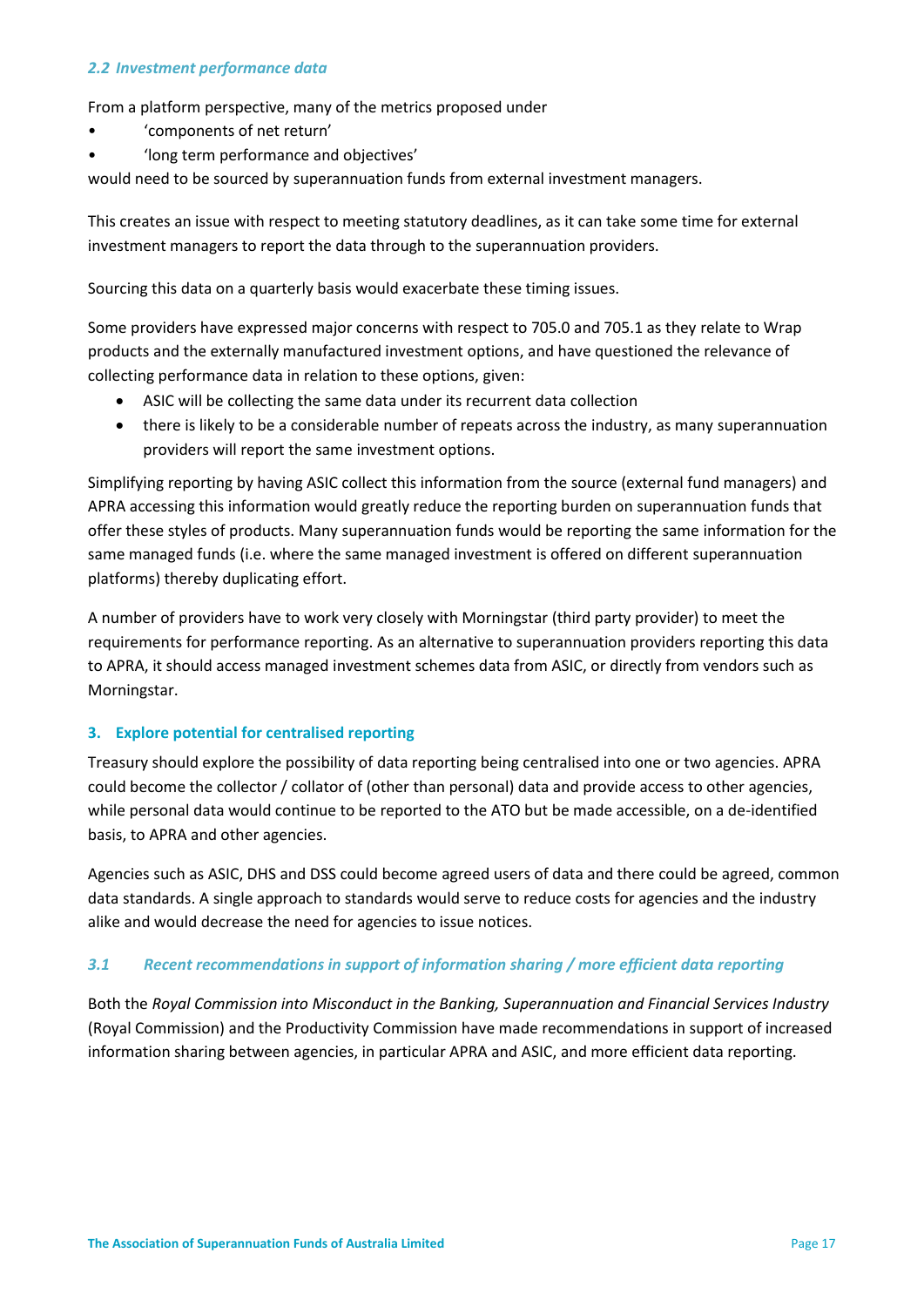Section 6.4 of the Final Report of the Royal Commission was with respect to *Information Sharing.*

Recommendation 6.9 of the Royal Commission Final Report was as follows:

#### *Recommendation 6.9 – Statutory obligation to co-operate*

*The law should be amended to oblige each of APRA and ASIC to:*

- *co-operate with the other;*
- *share information to the maximum extent practicable; and*
	- *notify the other whenever it forms the belief that a breach in respect of which the other has enforcement responsibility may have occurred (emphasis added).*

The government's response to recommendation 6.9 was:

*The Government agrees to remove barriers to information sharing between the regulators and require APRA and ASIC to co-operate, share information and notify each other of relevant breaches or suspected breaches, as appropriate. Improvements to informal and formal communication, cooperation and collaboration between the two regulators are critical. This should include efficiently sharing information and intelligence and working together on enforcement and investigation activities (emphasis added).*

# *3.1.2 Productivity Commission*

The Productivity Commission's *Inquiry into Superannuation: Assessing Efficiency and Competitiveness Final Report* contained a section *Collect Better Data.*

Recommendation 27 of the Productivity Commission's Final Report was:

#### *RECOMMENDATION 27 SUPERANNUATION DATA WORKING GROUP*

*The Australian Government should establish a permanent superannuation data working group, comprised of APRA, ASIC, the ATO, the ABS, the Commonwealth Treasury and the new member advocacy body (with Treasury taking the lead). This group should:*

- *identify ways to improve the consistency and scope of data collection and release across the system, with a focus on member outcomes*
- *evaluate the costs and benefits of reporting changes, including strategies for implementation*
- *identify areas where legislative or regulatory change may be necessary to support better data collection*
- *report annually to the Council of Financial Regulators on its progress, and on the data analytics capabilities of each regulator (emphasis added).*

#### *3.2 Government policy and current initiatives regarding data collaboration*

Similarly, there are a number of government policy initiatives to extend and enhance data collaboration between government agencies and others, reflecting a broader awareness of the increasing importance of collaborating with respect to data.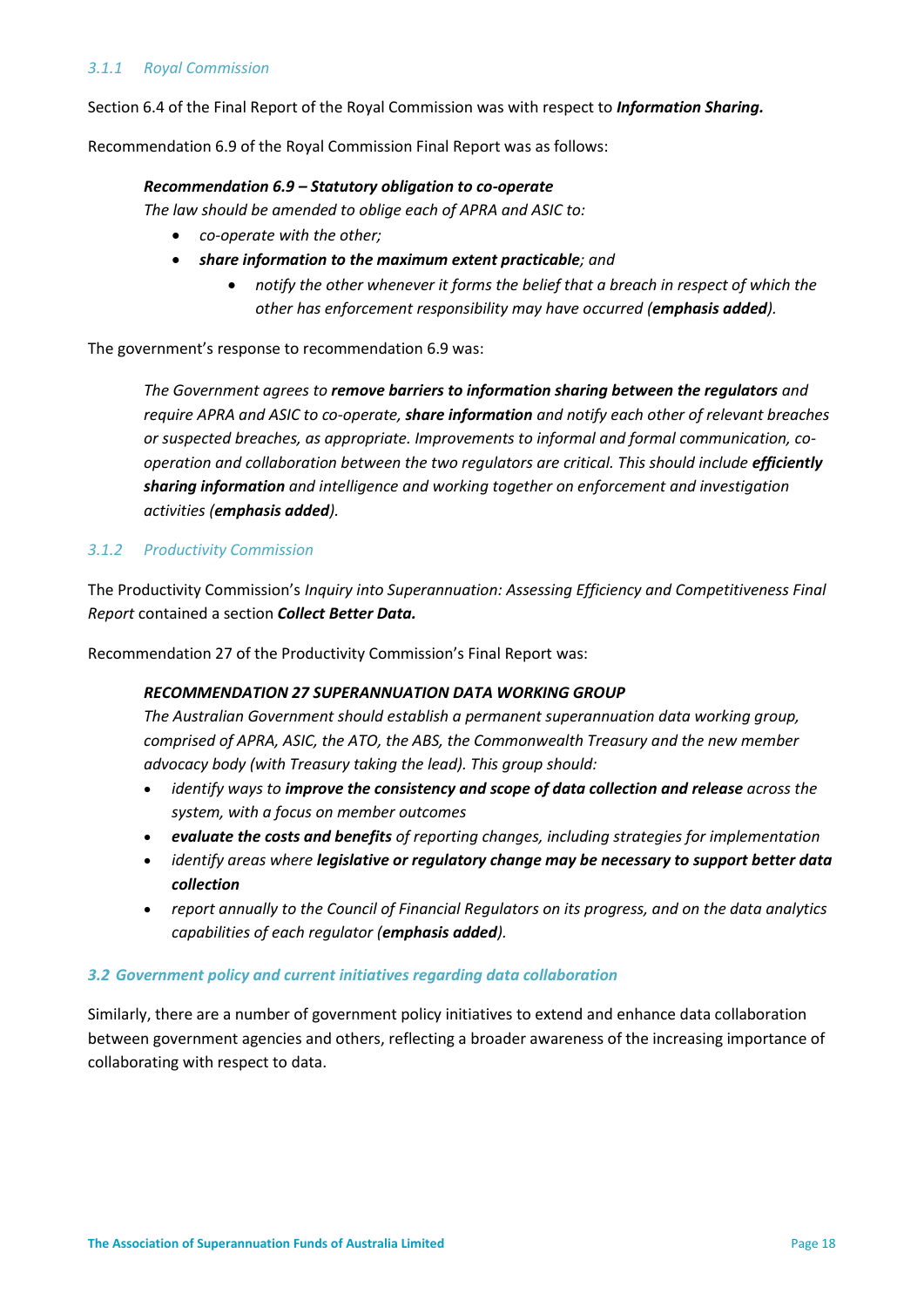Standard Business Reporting (SBR) is a standardised approach to online or digital record-keeping introduced by government in 2010 to simplify business reporting obligations.

The SBR website states as follows:

'*The ability of SBR standards to be applied to inter-governmental communication allows for 'tell us once, share with many' models of interaction. This approach significantly reduces the burden on business, automating the distribution of the same information to other relevant agencies'.*

We note that APRA is a member of the SBR Steering Group.

SuperStream is the best and most successful example of the deployment of SBR standards. The ATO codesigned with industry the electronic reporting and exchange of superannuation data to ensure it was effective, efficient and securely.

With strong capability within the ATO and industry in co-designing, developing, deploying and operating SBR standards there is a real opportunity to leverage this capability with respect to reporting data more generally. This would be consistent with the government's support of SBR standards in reducing the reporting burden on business.

We suggest Treasury and APRA leverage this opportunity to

- align its reporting standards with the SBR framework, including its data governance framework
- liaise with other agencies to align data requirements, including definitions

to reduce reporting burden on superannuation providers.

## *3.2.2 Data Integration Partnership for Australia*

The Data Integration Partnership for Australia (DIPA) was a three-year, \$130.8 million investment to maximise the use and value of the Government's data assets starting 1 July 2017. DIPA looked to create new insights into important and complex policy questions through data integration and analysis.

DIPA was a 'whole-of-government' collaboration of over 20 Commonwealth agencies, and is improving technical data infrastructure and data integration capabilities across the Australian Public Service. Important data assets, such as in the health, education and social welfare sectors, were to be improved, allowing policy makers to gain insights that were not possible before.

Individual privacy and the security of sensitive data was to be preserved, as DIPA only provided access to controlled, de-identified, and confidentialised data for policy analysis and research purposes. DIPA was governed by agencies' processes and legislation, including the *Privacy Act 1988*.

Treasury should take the opportunity to advocate for an expansion of the Multi Agency Data Integration Project (MADIP), which was focused on social services, to support multi-agency collaboration with the ATO and ASIC. This would provide an opportunity for APRA to have increased access to quality, comprehensive data, sourced in a consistent, efficient and effective manner.